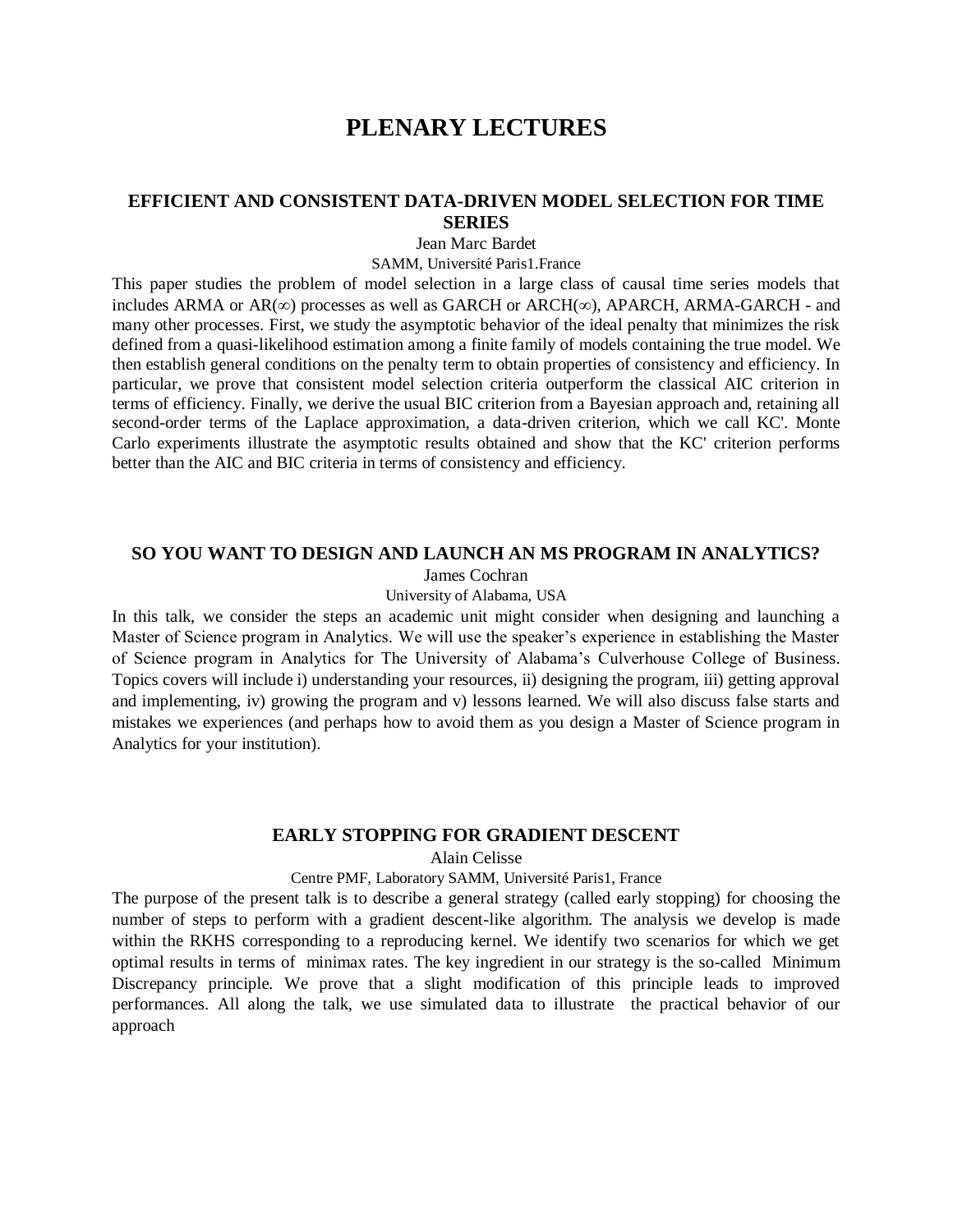#### **SEGREGATION THROUGH THE MULTISCALAR LENS**

Madalina Olteanu<sup>\*</sup>, W. Clark<sup>\*\*</sup>, C. de Bézenac<sup>\*\*\*</sup>, and J. Randon-Furling<sup>\*\*</sup>.

\*Paris Dauphine University PSL \*\*University of California, USA

\*\*\*SAMM, Université Paris1, France

In this talk, we present some recent results which aim at tackling the issue of residential segregation from a multiscalar point of view. They build upon a new mathematical framework which allows one to carry multiscalar spatial exploratory analysis across urban regions. After defining the notions of trajectory, focal distance, and distortion coefficient, we illustrate them on several data sets focusing on ethnic mixing in Los Angeles, Chicago, and Paris. We will show how this framework provides a practical and powerful tool for the comparative study of urban segregation. The present talk represents joint work with

## **OPTIMIZATION PROBLEM WITH VARIABLE DOMINATION STRUCTURES: PRINCIPLES AND APPLICATIONS**

ChristianneTammer:

Martin-Luther-University Halle-Wittenberg, Germany

In this talk, we are dealing with vector optimization problems in infinite-dimensional spaces where the solution concept is given by variable domination structures. Vector optimization with variable domination structures is a growing up and expanding field of applied mathematics that deals with optimization problems where the domination structure is given by a set-valued map. Interesting and important applications of vector optimization with variable domination structure arise in economics, behavioral sciences, in portfolio management, locational analysis and radiotherapy treatment in medicine. We introduce several concepts for solutions to vector optimization problems with variable domination structures and show corresponding characterizations by means of nonlinear functionals. Furthermore, we derive duality assertions, existence results of Takahashi's type and necessary conditions for approximate solutions using techniques from variational analysis. These results are useful for further research on the field of vector optimization with variable domination structure, especially, for deriving numerical procedures.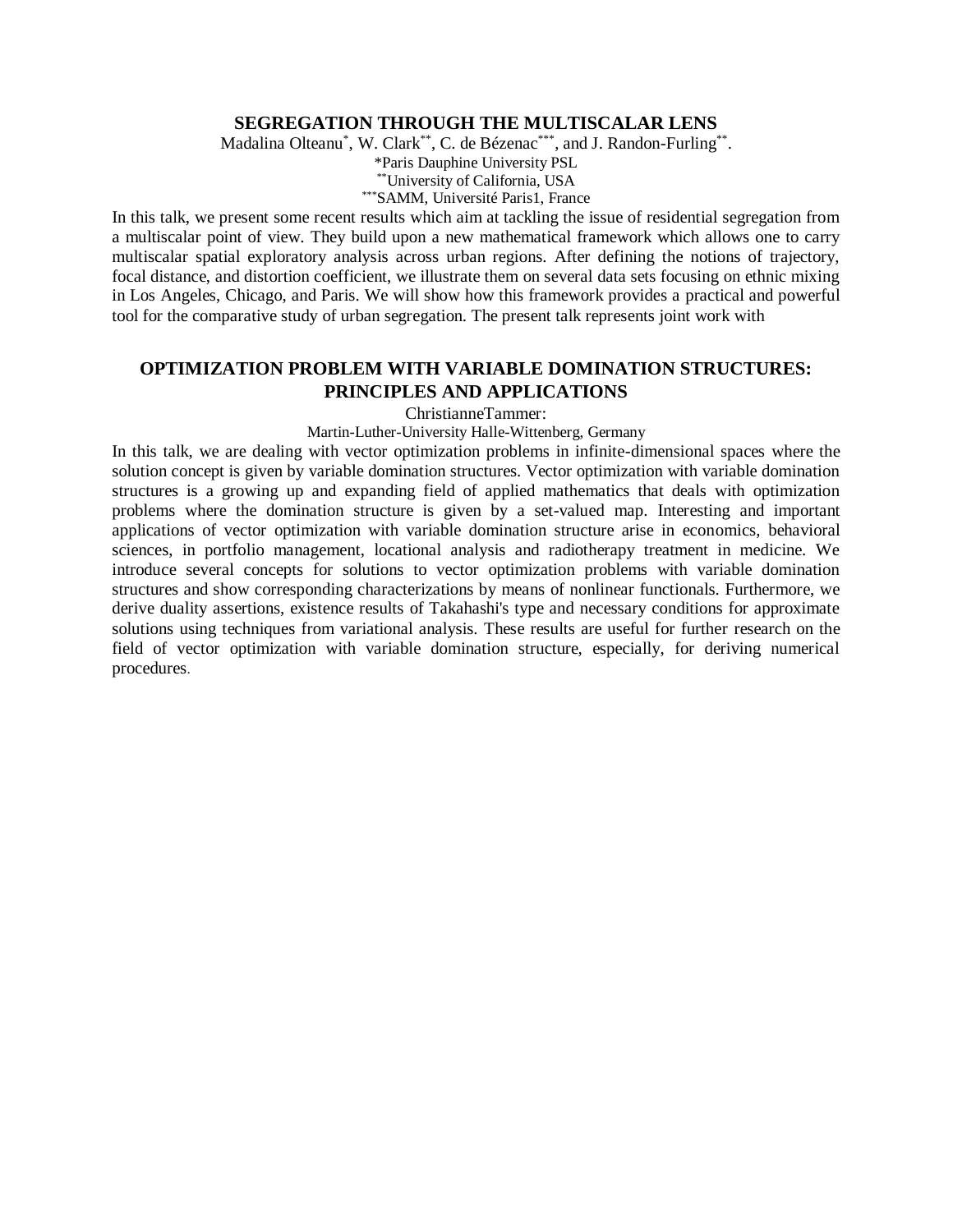# **TUTORIALS**

#### **VARIATIONAL ANALYSIS IN OPTIMIZATION AND CONTROL**

Boris Mordukhovich

Wayne State University, Detroit, Michigan, USA

June1<sup>st</sup>-2<sup>nd</sup>, 10:20-12:00 (2h lecture part).

The tutorial consists of two lectures, which present recent applications of variational analysis to numerical optimization and optimal control.

LECTION 1: Globally convergent coderivative-based Newtonian algorithms in nonsmooth optimization. This lecture is devoted to applications of second-order variational analysis and generalized differentiation to the design and justification of novel generalized Newtonian algorithms. We present coderivative-based versions of the damped Newton method and of the Levenberg-Marquardt method designed via the generalized Hessian. Efficient conditions for the global convergence of these algorithms are obtained for problems of convex composite optimization with establishing their superlinear convergence rates and applications to Lasso problems.

LECTION 2: Optimal control of sweeping processes with applications to robotics and traffic equilibria. This lecture is devoted to applications of variational analysis to a new and challenging class of optimal control problems for sweeping (Moreau) processes, which are governed by discontinuous differential inclusions and have numerous applications to mechanics, economics, etc. We develop the method of finite-difference/discrete approximations to the study of such problems and then derive in this way necessary optimality conditions for discrete-time and continuous-time systems with their applications to some models of robotics and traffic equilibria.

#### **A SHORT INTRODUCTION TO WAVELET METHODS IN STATISTICS**

Fabien Navarro

*SAMM, Paris1*, Universite Paris I, Francia.

May  $31<sup>th</sup>$ , 9:30-12:30 (2h lecture part and 1h computer practice session).

Starting from classical notions of shrinkage and sparsity, this short course will cover selected topics of regularization and thresholding methods that are crucial to high dimensional statistics. The syllabus includes some aspects of feature selection and model selection, linear and nonlinear techniques for wavelet regression. The course will mainly focus on methodological aspects. A short practical session will provide an opportunity to apply the methods using R*.*

#### **EVALUATION OF KI-67 INDEX WITH DEEP LEARNING**

Joseph Rynkiewicz

*SAMM, Paris1*, Universite Paris I, Francia

May 31<sup>st</sup>, 16:00-17:30.(2h lecture).

The value of the Ki-67 index was introduced as a proliferative marker by Gerdes et al. in 1983. Monoclonal antibody Ki-67 is present during reproducing cell cycle phases. Knowing that excessive cellular proliferation correlates with the progression of malignancy, precise estimation of this protein marker can benefit physicians in identifying high-grade tumors. The method for Ki-67 detection is Immunohistochemical analysis in the staining process performed on paraffin-embedded tissue. Marker scoring is based on an expert pathologist's decision, and inter-observer result variations are inevitable. Moreover, at least 500-1000 cells in a representative area are recommended to be counted by the pathologist, which can be very time-consuming. This prompted the need for an exact calculation of the Ki-67 marker using Artificial intelligence. This tutorial will demonstrate a method to get state-of-the-art results with Deep networks.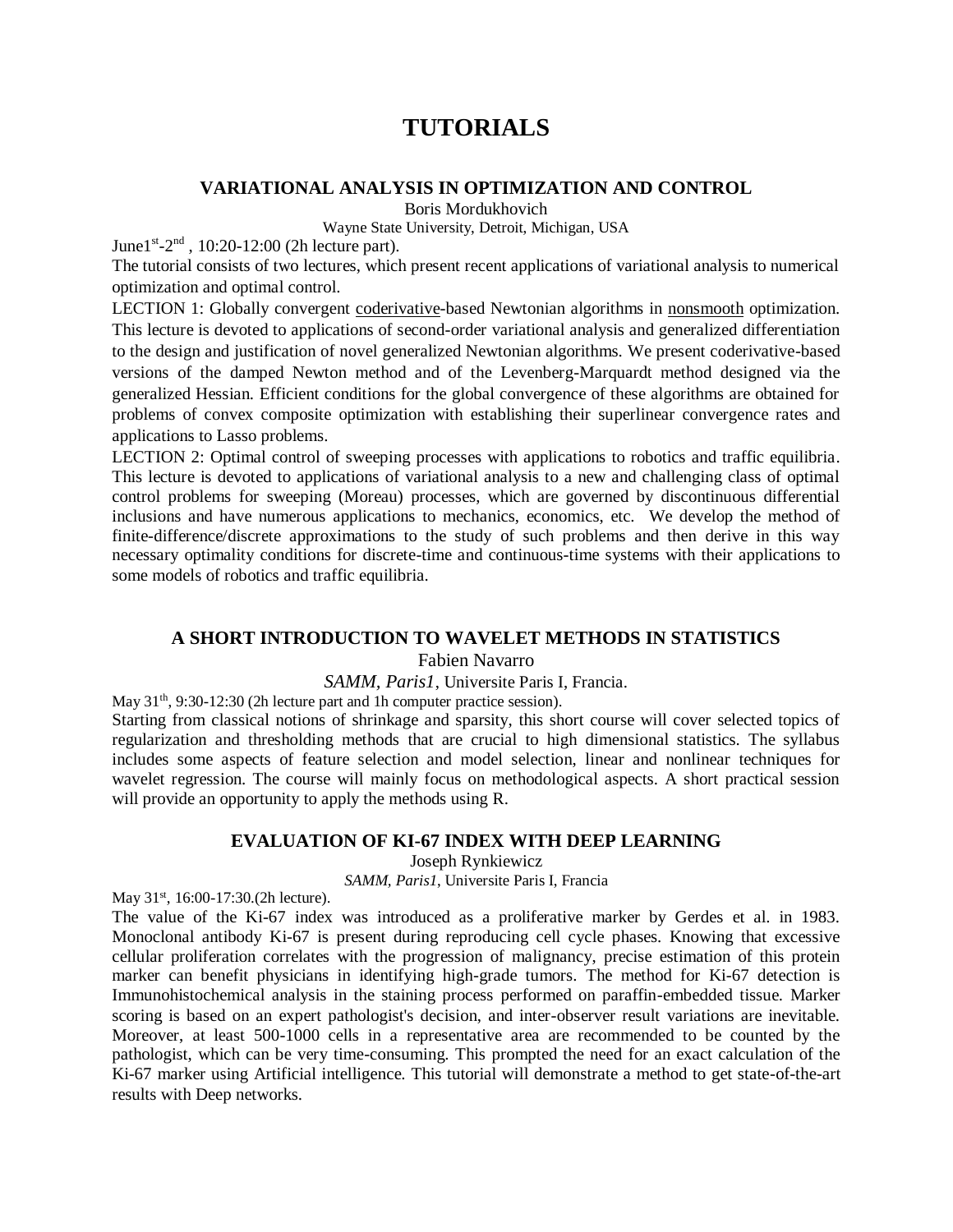# **MAIN LECTURERS**

#### **EFFICIENT PUBLIC TRANSPORT SERVICES TO IMPROVE LIVING CONDITION IN RURAL AREAS**

Joachim R. Daduna

Berlin School of Economics and Law, Germany

Since the beginning of industrialization, living conditions in urban and rural areas have drifted more and more into different directions over many years. This almost everywhere existing situation is politically undesirable for many reasons, so that there are increasing efforts to equalize living conditions. The focus here is on ensuring sufficient mobility as the basis for better social and economic participation of the population in rural areas. An essential step in this respect can be the use of autonomously driven vehicles within the framework of demandoriented and flexible public transport services. With the use of mini and midi-buses, it is possible to ensure a quasi-individual mobility with a 24/7 service period for all residents in rural areas. This can provide access to different supply facilities as well as to a wide range of commercial and public services. The necessary technical preconditions are available, so that a broadly focused realization will be possible in the near future. To implement such solutions, appropriate concepts must be developed and their introduction into regular operation must be enforced, also with a view to increasing traffic safety as well as against objectively unfounded doubts. **Keywords:** Autonomous vehicles, Public transport, Rural areas, Equal living conditions

#### **BEYOND CRYPTO-CURRENCIES. BLOCKCHAIN, THE TRUST MACHINE**

Miguel Katrib Mora

Universidad de La Habana, Cuba.

With the launch of bitcoin, a new architecture of trust emerged in the world: blockchain. This talk presents the fundamental pieces of blockchain technology that inspire this trust: decentralization of control for greater democracy in the network, representation of transaction data in a ledger database that is replicated across all nodes, application of cryptography for security, veracity and inalterability of data, open source code, consensus protocols for collective acceptance of the correctness of transactions, smart contracts as an execution logic stored by the blockchain itself facilitating the versatility of applications by expanding the concept of value beyond money.

## **A FEDERATING SPARSE APPROACH FOR GRAPH AND WORD EMBEDDING WITH HIGH EXPLAINABILITY CAPACITIES**

Jean-Charles Lamirel

LORIA – University of Strasbourg, SAMM, University of Dalian

While graph embedding aims at learning low-dimensional representations of nodes that encompass the graph topology, word embedding focuses on learning vectors of words that encode semantic properties of the vocabulary. The former finds application in tasks such as link prediction and node classification, while the latter is routinely used in natural language processing. Most of the time, graph and word encodings are considered as independent tasks. However, word co-occurrence matrices, which are often used to extract embedded words, can be considered as graphs. In addition, most network embedding techniques are based on either a word embedding method (Word2vec) or matrix factorisation, which is also often used for word embedding. These methods are generally computationally time consuming, parameter dependent and the dimensions of the embedding space are not interpretable. To circumvent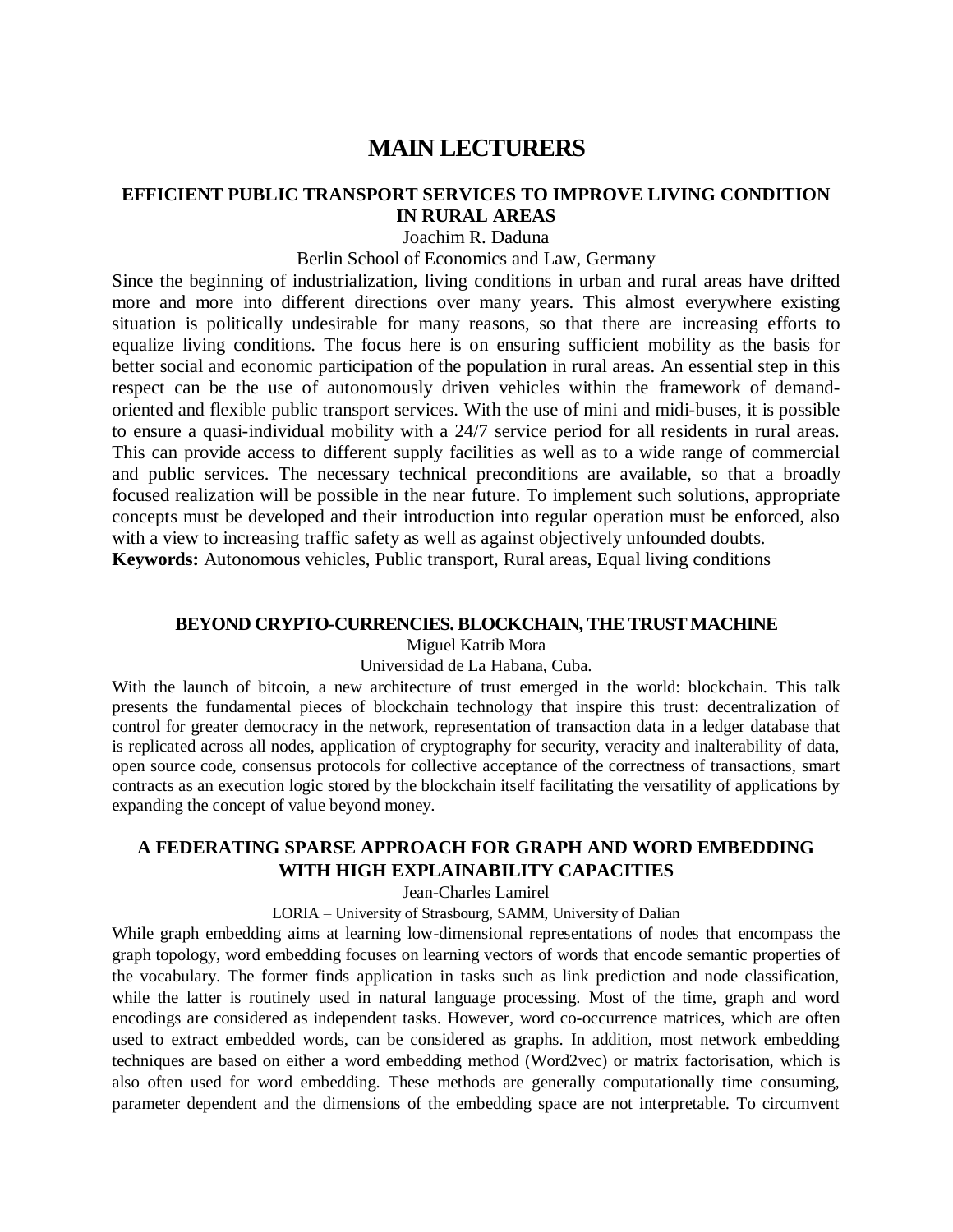these problems, we introduce the Lower Dimension Bipartite Graphs Framework, which exploits the fact that all graphs can be described as bipartite graphs, even in the case of textual data. This underlying twolevel structure can be explicit, as in the case of co-author networks. With our approach, however, we focus on revealing latent bipartite structures, as they appear for instance in social or word co-occurrence networks, and in particular on those structures that provide more concise and interpretable representations of the existing graph. In addition, we propose an efficient implementation of our approach, which extracts sparse and interpretable node representations, using the community structure to approximate the underlying bipartite structure. In the case of graph integration, our temporal near-linear method is the fastest in our benchmark, is parameter-free and provides state-of-the-art results for classical link prediction. In the case of word embedding, our approach proves to be very efficient in terms of classical similarity evaluation.

**Keywords:** Polysomnography, Sleep Stage Scoring, Digital Signal Processing, Machine Learning

#### **SMART CONTRACTS AND TOKENIZATION IN BLOCKCHAIN.THEIR POTENTIAL FOR INNOVATION IN TRACEABILITY APPLICATION. Alexi Massó Muñoz**

# Universidad de La Habana, Cuba.

The so-called "Blockchain 2.0" started with the Ethereum blockchain. A really big change for the cryptocurrency use case came with Butterin's contribution. Then the concept of smart contract arises.

Today, several years later, we can see a growth in the creation of dapps in other areas than cryptocurrencies. A special use case that has a performance boost with the use of blockchain and smart contracts is traceability systems.

The supply chain in the pharmaceutical business, the production of fuel and goods, and the transportation of products are today based on blockchain. About these applications and the possible future of Traceability Systems on blockchain will be discussed.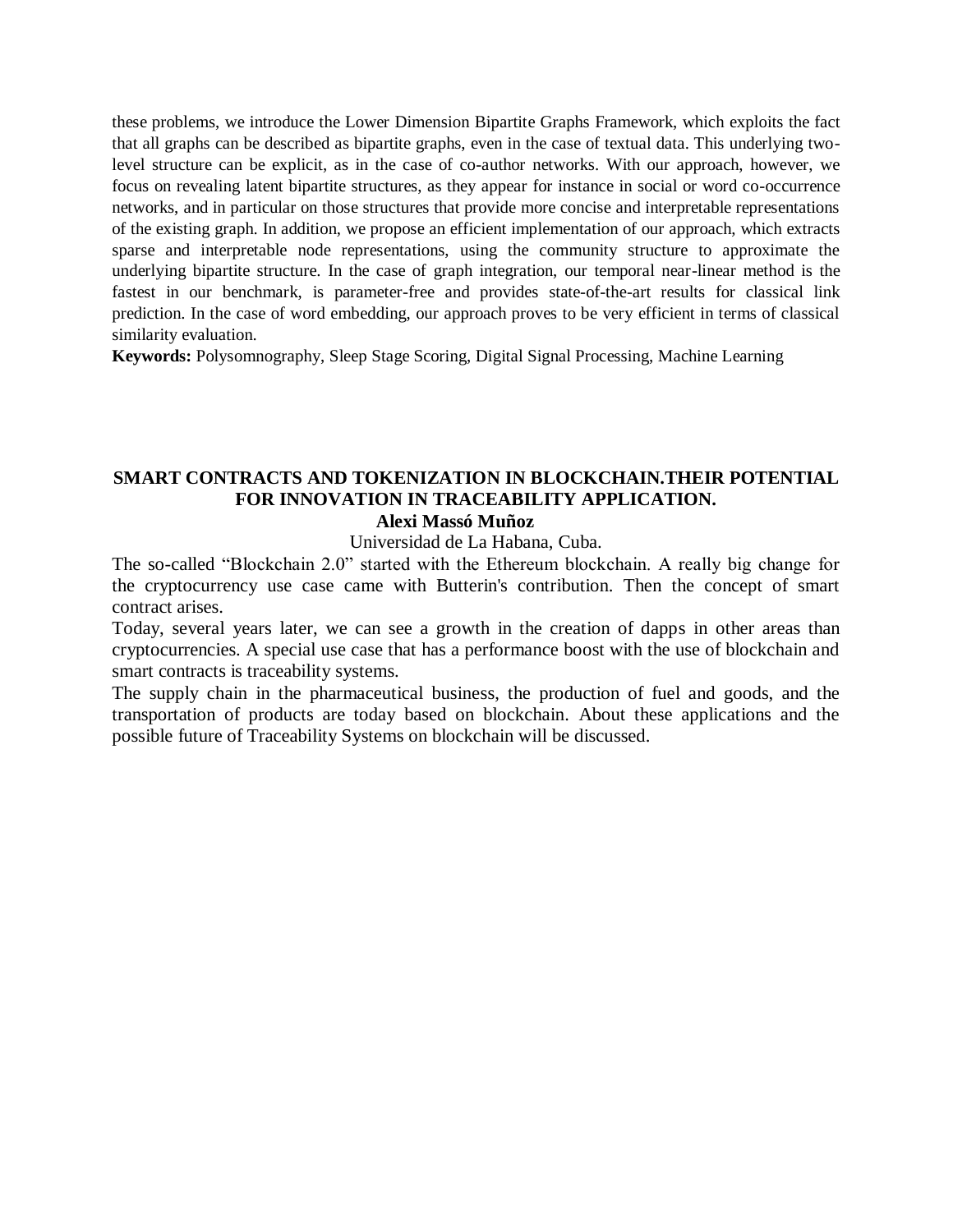#### **CONTRIBUTIONS**

#### **A MULTI-OBJECTIVE EVOLUTIONARY ALGORITHM FOR EEG INVERSE PROBLEM.**

José Enrique Alvarez-Iglesias, Mayrim Vega-Hernandez, Eduardo Martínez-Montes

Neuroinformatics Departament, Cuban Neuroscience Center, Havana, Cuba

In this paper, we proposed a multi-objective approach for the EEG Inverse Problem. This formulation does not need unknown parameters that involve empirical procedures. Due to the combinatorial characteristics of the problem, this alternative included evolutionary strategy to resolve it. The result was a Multi-objective Evolutionary Algorithm based on Anatomical Restrictions (MOEAAR) to estimate distributed solutions. The comparative tests were between this approach and 3 classic methods of regularization: LASSO, Ridge-L and ENET-L. In the experimental phase, regression models were selected to obtain sparse and distributed solutions. The analysis involved simulated data with different signal-to-noise ratio. The indicators for quality control were Localization Error, Spatial Resolution and Visibility normalized. The MOEAAR evidenced better stability than the classic methods in the reconstruction and localization of the maximum activation. The norm L0 was used to estimate sparse solutions with the evolutionary approach and its results were relevant.

**Keywords**: multiobjective, evolutionary, inverse problem, EEG, algorithm.

## **IMPLEMENTATION OF A HERMITEINTERPOLATION SCHEME BASED ON ELASTICQUADRATIC A-SPLINE CURVES**

Loidel Barrera Rodríguez

ICIMAF, Cuba.

The minimization of an energy functional is the main ingredient of several segmentationand modelling problems. When the solution of this kind of optimization problem is describedby a curve, the most popular approach consists in representing the curve as a parametriccurve and to compute the minimum in terms of the free parameters of the curve.In free form design tasks, the fairness (energy) functional depends of the arc length and the bending energy of the curve and the classical approach requires to compute firstand second derivatives. This work presents an implementation and operation of a linearsubdivision scheme, based on Bezier rational curves with local tension parameters. Also itshows a software implementation of an algorithm for energy minimization of the functional.The curve that minimizes the functional is called the fair curve, and it shows excellentproperties to be used for design purposes. The novelty of the proposed method lies in the factit is derivative free. Also the paper brings a discussion of the implementation of our methodand show some numerical results.

**Keywords**: Fairness, interpolation, subdivision scheme, optimization, numerical methods.

#### **PROCEDURES FOR SCRAMBLING SENSITIVE QUANTITATIVE VARIABLES: AN UPDATED REVIEW**

Carlos N. Bouza-Herrera\*, Pablo O. Juárez-Moreno\*\*, Agustín Santiago-Moreno\*\* and José M. Sautto-Vallejo\*\*

\*Facultad MATCOM, Universidad de La Habana, Cuba.

\*\*Universidad Autónoma de Guerrero, México

When sampling by survey, the main objective of the researcher is to know some characteristic of interest of a population. The aspiration of the sampler is that all the respondents in the sample answer the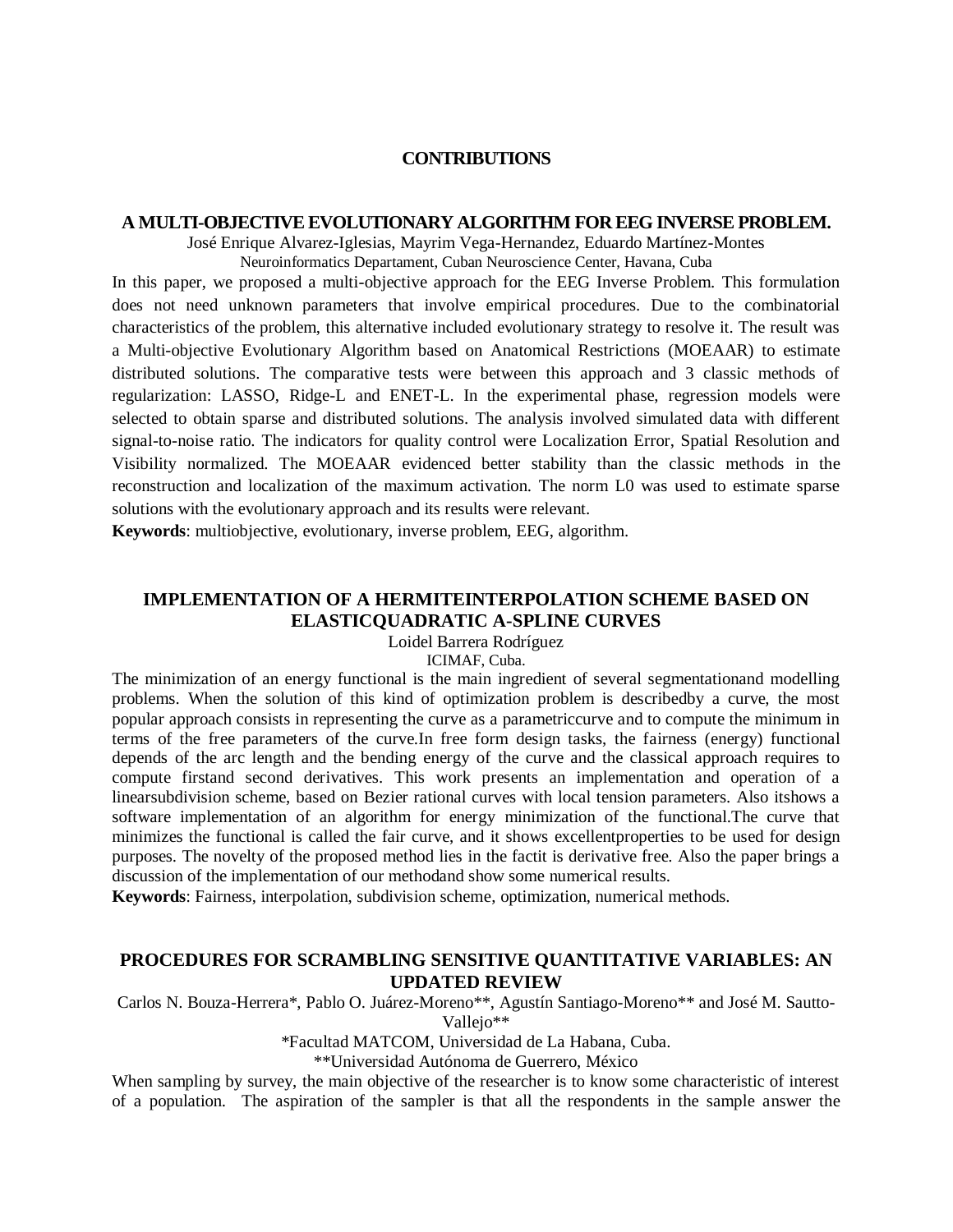question of interest, but this hardly happens in reality. This lack of response is known as sampling errors. Such errors are caused, for example, by non-response or a false answer that is usually related to a sensitive question that respondents refuse to answer. To solve the above problem, Warner (1965) proposes a methodology which is mainly based on obtaining information about a sensitive characteristic Y without giving know this information directly, that is, keeping the confidentiality of the respondent. In this document is presented a review of the current literature on randomized responses for quantitative variables. The review is chronological ordered considering its origin, Warner (1965), going through the first quantitative RR works as Greenberg et al. (1971), Eriksson (1973) and the first quantitative RR technique that scrambling the sensitive value with a device, Eichhorn and Hayre (1983), up to recent proposals. For a better study, the techniques are classified in compulsory randomized responses techniques (CRRR), full optional randomized responses techniques (FORRT) and partial optional randomized responses techniques (PORRT), and some are selected for their evaluation. The study interest on RR techniques is to known the characteristics of the sensitive variable Y as  $\hat{\mu}_Y$ ,  $V(\hat{\mu}_Y)$  and  $\hat{V}(\hat{\mu}_Y)$ . A study using real data is developed using data that may be considered as sensitive, evaluating the accuracy and efficiency of the best quantitative RR techniques.

**Keywords**: randomized responses, scrambling, simple random sampling, sensitivity level.

## **CONVEX COMBINATION GENERATED BY APPLICATION OF TWO WERNER RANDOM RESPONSE PROCEDURES**

Carlos Bouza\*, Rene Bracho\*\*

\*University of Havana, Cuba

\*\*University of Panama, Panama.

In many questionnaires there are some questions that reveal information that may cause stigmatization of the individuals. To get true information, Randomized Responses (RR) can be used. In this work, this approach is generalized by carrying out an interview scheme in two stages. This procedure results in a convex formulation of this technique. An estimator of the proportion of individuals with the stigma in the sample is found.

**Keywords:** Direct responses, bias, expectation, probability, non-sampling error.

## **STEEPEST DESCENT METHODS FOR DIFFERENT CLASS OF OPTIMIZATION PROBLEMS: AN OVERVIEW**

Gemayqzel Bouza Allende

Universidad de la Habana

Steepest descent methods are a classical method for solving optimization problems. This approach is based on, given a point, finding a direction where better solutions can be found and choosing for the next iteration a point on this ray with better evaluation of the objective function without too much computational effort. In this paper we present how this approach has been adapted to different classes of problems, such as vector optimization with variable ordering and set a special class of set valued optimization problems. Convergence results will be shown.

**Keywords:** convergence, set valued optimization problems, steepest descent methods, variable ordering, vector optimization problems

## **EXTENSION OF THE FLOW-BASED CAPACITY CALCULATION AREA OF THE EUROPEAN ELECTRICITY TRANSMISSION NETWORKS.**

Julien Bretteville\*, Marion Li\*\*, Fabien Navarro\*\*\*, Benoit Ravel\*, Titouan Robert\*, Baptiste Seguinot\* \*DataStorm, France.

\*\*French transmission system operator Réseau de Transport d'Electricité (RTE), France

\*\*\*SAMM - Université Paris 1 Panthéon-Sorbonne, France

Within the framework of calculations related to network management, RTE has developed a set of algorithms to calculate, visualize and optimize the network's stability domains for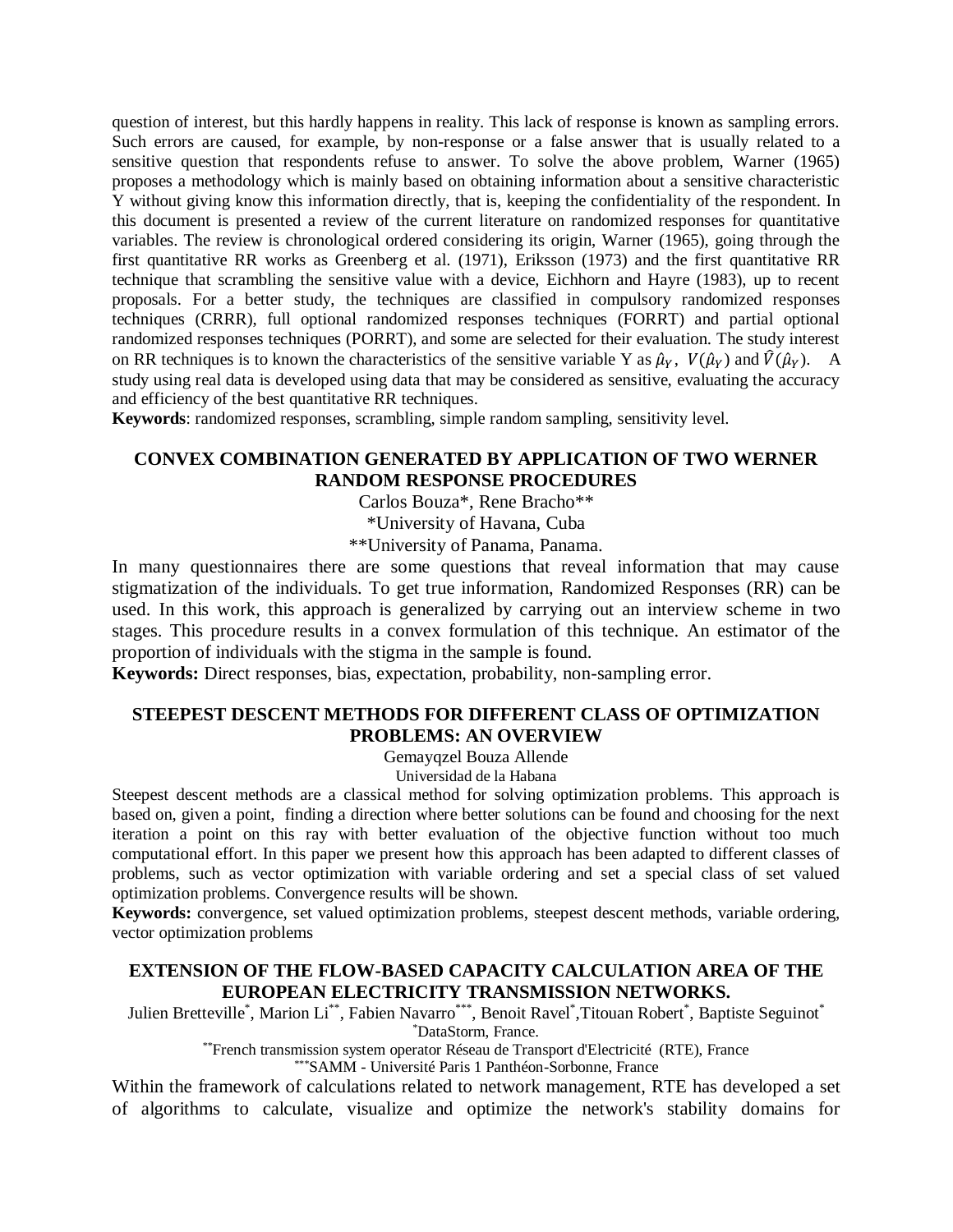interconnections between France and various European countries. One of the calculation processes consists in measuring the differences between two stability domains, which are represented by convex polyhedra linked to the forecasts of net positions of the different countries studied. This approach, called flow-based, allows to calculate cross-border exchange capacities for electricity exchanges. Its role is to provide the electrical market with hourly sets of possible exchanges which ensure that the physical limitations of the grid are respected. It has been applied in the Central Western Europe (CWE) area since 2015. Market developments, now oblige network operators to think in CWE mesh in 5 distinct zones. In the long term, operators would like to be able to study trade over the entire CORE area, which includes 11 European countries. To overcome the computational challenge associated with this increase in dimension, we propose a new measure of distance between stability domains. We then develop some optimization algorithms to minimize this distance. Finally, the proposed methodology is illustrated by numerical simulations.

## **CHARACTERIZATION OF THE ECONOMIC VARIABLES OF BARLEY PRODUCTION TECHNOLOGIES IN MEXICO**

Ignacio Caamal Cauich\*, Verna Gricel Pat Fernández\*, José Félix García Rodríguez\*\* \*Universidad Autónoma Chapingo, México.

\*\*Universidad Juárez Autónoma de Tabasco, México.

Barley is a cereal that provides raw material for the agro-industry of beer and for livestock feed, basically. Likewise, barley by production volume is the fourth cereal worldwide, after corn, wheat and rice. The main cereals produced in Mexico, by production volume, are corn (85.6%), wheat (10.2%), barley (3.0%), rice (0.8%) and oats (0.3%). The research aimed to characterize the economic variables of barley production technologies in Mexico, with the application of proportions and growth rates. Based on the type of humidity, the rain-fed and irrigation production technologies were identified and characterized. The rain-fed harvested surface is greater than the irrigated harvested surface and the rain-fed surface provides a volume of production greater than the production generated by the irrigated surface. The growth rates of the harvested area are mainly explained by the growth rates of the rain-fed area harvested and the growth rates of production are basically explained by the growth rates of irrigation production. The loss indices obtained, by relating the harvested surface to the sown surface, are higher on rain-fed surfaces and lower on irrigated surfaces, which tend to zero. Finally, the growth rates of the economic variables of barley production were positive, reflecting profitability and expansion of the crop. **Keywords:** harvested area, yields, growth rate.

## **AUTOREGRESSIVE ECONOMETRIC MODELING (AR) OF GROSS FIXED CAPITAL FORMATION AND FOREIGN DIRECT INVESTMENT IN THE ECUADORIAN ECONOMY DURING THE PERIOD 2000-2020**

Alisva Cárdenas-Pérez\* Marco, Veloz-Jaramillo\*\* Guadalupe, Mácas-Sánchez\*\*\* Adrian, Llauli-

Tapia\*\*\*\*

\*Universidad de las Fuerzas Armadas ESPE, Ecuador

\*\*Universidad Técnica de Cotopaxi, Ecuador

\*\*\* Universidad Nacional Mayor de San Marcos, Perú

\*\*\*\*Pontificia Universidad Católica de Cuenca, Ecuador.

Foreign Direct Investment (FDI) as part of the Gross Fixed Capital Formation (FBKF) affected the Ecuadorian national economy in various ways, for example in promoting employment in the construction area; This study verified that the FBKF had an impact on FDI adding more than a thousand dollars for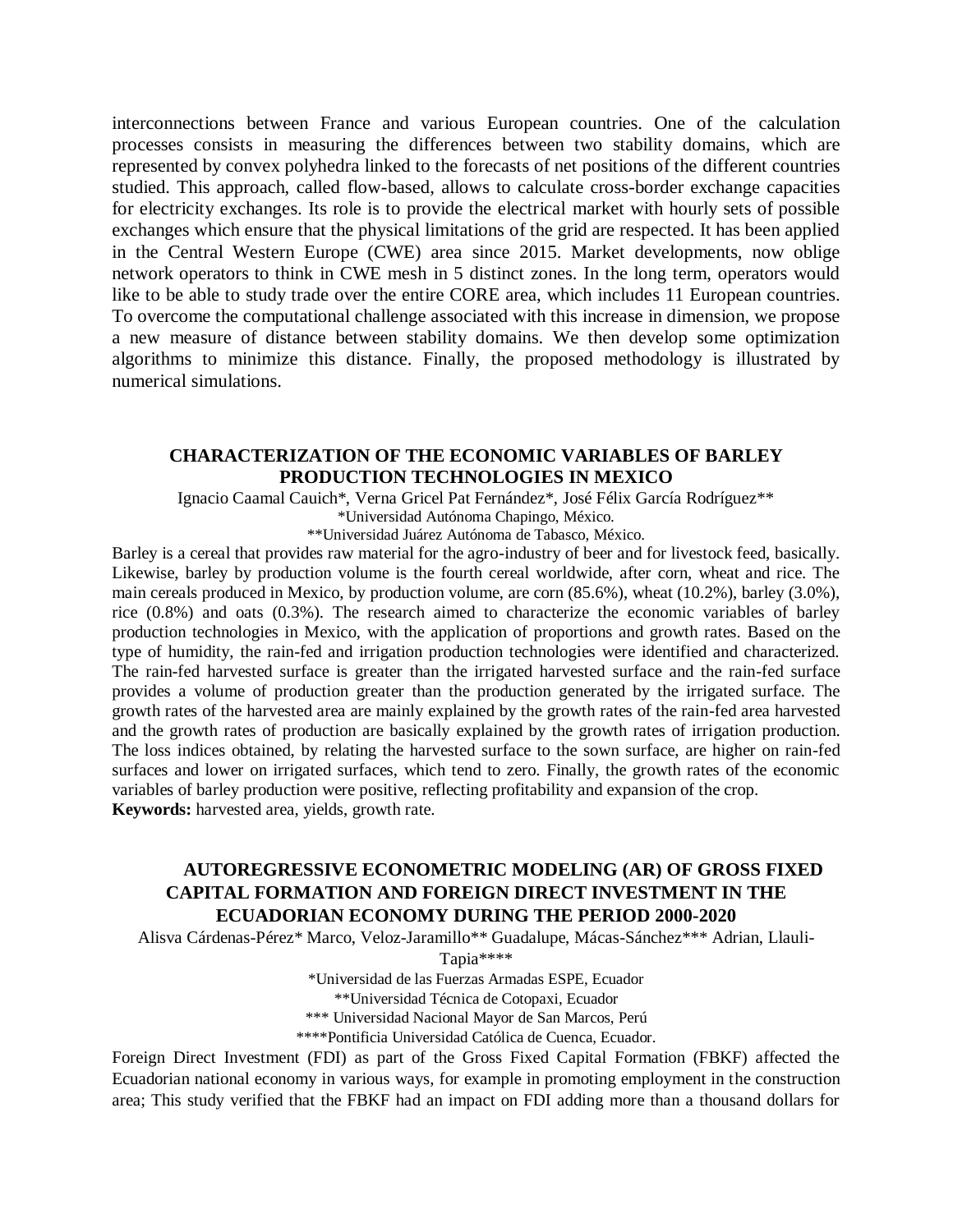every dollar that entered the country in FDI during the period 2000 to 2020. The Box Jenkins methodology used in this research has a quantitative, exploratory and descriptive approach, it was determined that the econometric model has significant relevance with the application of AR autoregressive tests (10). This research contributed to the area of National Finance by estimating the betas to make possible forecasts that are important in making economic policy decisions. Researchers who wish to continue with this type of research can use the methodology used to collect new results and possible comparisons.

**Keywords:** Gross Fixed Capital Formation (FBKF); Foreign Direct Investment (FDI); Box Jenkins, National Finance; Econometrics.

## **IDENTIFICATION OF FINE MOVEMENTS FOR OPTIMIZING ASSEMBLE TASKS**

Heriberto Casarrubias Vargas, Noé Vásquez Gódinez, Diana Esmeralda Jardon Vilchis, Brandon García Rodríguez, Juan Genaro Morales Santos, Gabriela Gaviño Ortíz

Universidad Autónoma del Estado de México, Centro Universitario UAEM Valle de México,

México

In this work, a proposal is presented for the identification of fine movements in assembly tasks in the optimization of movements, with the objective of detecting basic movements, sequences of movements and determining redundancies or unnecessary movements; to generate much faster and more effective arming sequences. The proposed research is intended to reduce time and increase productivity. This document shows the work methodology and the progress made; the test and application scenario is documented. The corresponding graphs of the movements associated with the assembly task are presented and some movements made are visually identified.

**Keywords:** sequence analysis, micro movements, time and motion study.

## **ECODEMOGRAPHICAL ANALYSIS IN MEXICO OF MICRO-BUSINESSES FOR A RECOMENDER SYSTEM**

Heriberto Casarrubias Vargas, Oscar Suarez Nava, Noé Vasquéz Godinéz, Gabriela Gaviño Ortiz Universidad Autónoma del Estado de México, Centro Universitario UAEM Valle de México,

México

This work presents a methodology for the eco-demographic analysis of micro-businesses at Mexico; for this is needed obtain a collection of variables or main characteristics that measure the success of a business, that is, a good life expectancy. The use of machine learning techniques is proposed for the segmentation and grouping of characteristics that allow micro-businesses to be categorized according to their life expectancy, social development and eco-demographic of the locality. Based on this categorization, the development of a recommender system is proposed that, based on the characteristics of the locality, makes a proposal or idea of a microbusiness, and analyzes its viability by comparing it with similar localities. The purpose of the system is to determine what type of establishment in a certain locality is advisable to start.

**Keywords:** micro-businesses**,** economic growth, Artificial Intelligence

## **OPTIMAL PRICING AND OPTIMAL PRODUCTION LOT-SIZE INVENTORY MODELS WITH PRICE-DEPENDENT DEMAND**

V. Choudri and C. K. Vinangi RMD Engineering College, Kavaraipetti, India.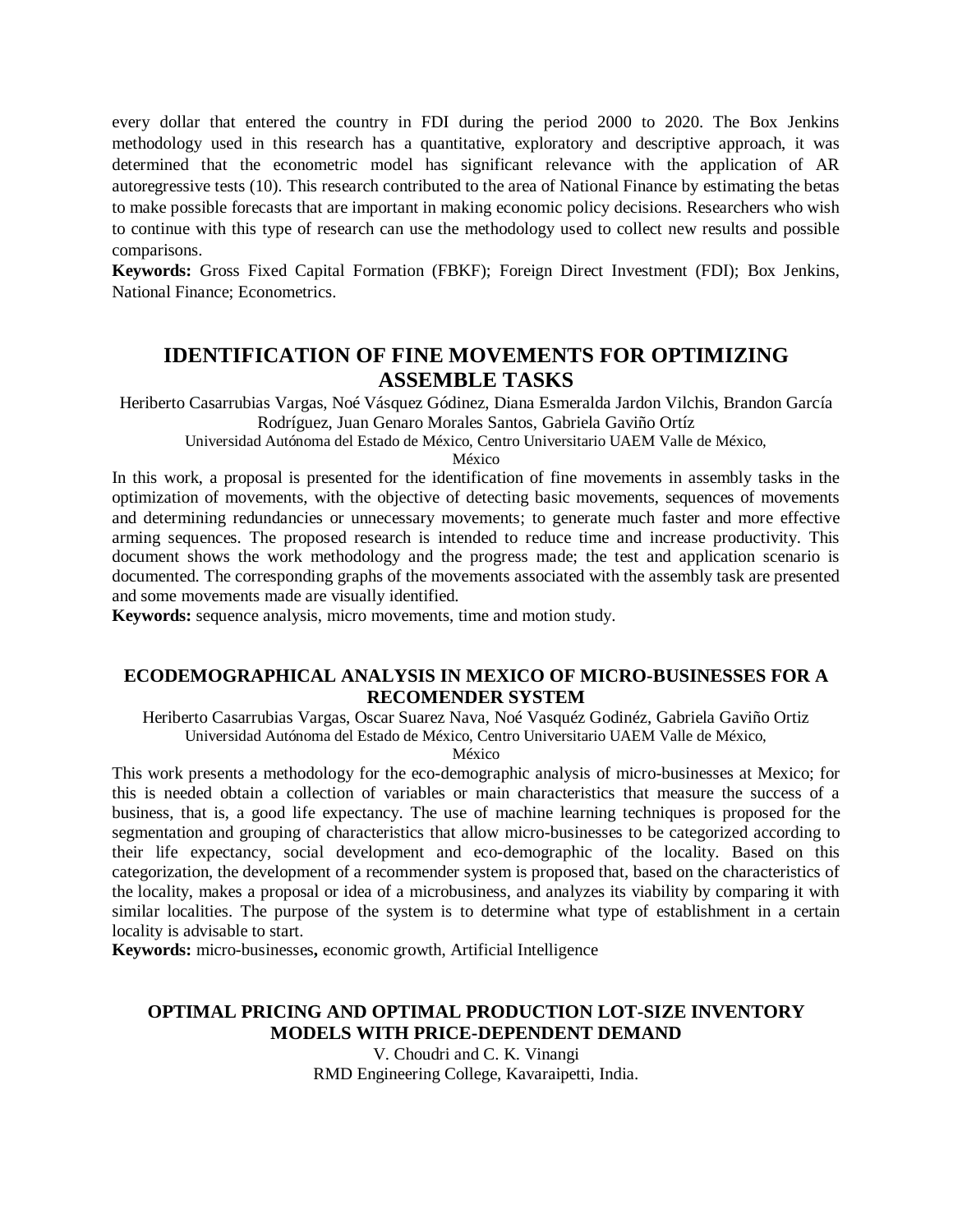Inventory models with optimal production and pricing policies for deteriorative items with constant pricedependent demand is considered in this study. The demand models found in the literature include constant, time dependent (linear, quadratic, exponential), linear price dependent and stock dependent among others. To wit, no study exists that uses constant price-dependent demand. Two models are developed: The first model uses optimal production lot-size and optimal pricing policy with constant price-dependent demand, the second model uses optimal cycle time with constant price-dependent demand for calculating price-break even poiunt. The price-break-even point is identified in this model. Mathematical models are delineated for each model and relevant examples are provided to elucidate the proposed procedure. The objective herein is to obtain optimum order quantities and order intervals with respect to overall profit. Sensitivity analysis is provided for each of the two models. The necessary data was generated using Visual Basic 6.0.

**Keywords**: Inventory, Deteriorating, Constant price-dependent demand, Cycle time, sensitivity analysis, and Price Break-even point.

## **PHASE VELOCITY METHOD FOR COMPUTING DISPERSION CURVES IN CURVED PLATES**

M. Cruz Rodríguez, V. Hernández Mederos, J. Estrada Sarlabous, E. Moreno Hernández, D. García Pérez Institute of Cybernetics, Mathematics and Physics, Cuba

Lamb waves are extensively used in non-destructive tests (NDT) in curved plates. Their phase and group velocities depend on the frequency and on thickness of the guide plate. In this work, we use the phase velocity method (PVM), in combination with finite element method (FEM), to compute the dispersion curve for phase velocity of an ultrasonic pulse traveling in a curved transversally isotropic plate. The FEM-PVM is based on the numerical solution of the wave propagation equations for several selected frequencies. To solve these equations, a second order difference scheme is used to discretize the temporal variable, while spatial variables are discretized using the finite element method. The open software FreeFem++ is used with quadratic triangular elements to compute the displacements. The phase velocity for a given frequency is obtained from the computed displacements at few points on the top of the plate. **Keywords:** Lamb wave; finite element method; phase velocity method; dispersion curve; FreeFem++

## **APPLICATION OF BLOCKCHAIN TECHNOLOGY TO DEVELOP TRACEABILITY SYSTEMS FOR AGRICULTURAL PRODUCTS**

Camilo Denis González, Daniel Mena Frías, Miguel Katrib Mora

University of Havana, Cuba

The final quality of agricultural products that reach the final consumer is strongly influenced by their origin and production and by all the processes they go through until they reach the customer. In this chain through which a product passes and is processed: farmer or producer, transporter, storage, processing or reprocessing, marketing, it is normal that there may be problems of trust since each participant may have its own management and control systems. Practice has shown that it is not feasible to pretend that a centralized system can solve this.

The concern and culture of consumers to know the origin and quality of the products they consume is increasingly growing. This situation forces companies to offer "certified" information to end consumers. However, until now, consumer confidence in this information has been scarce, since it is based on systems centralized by a single institution, which is not the real owner and controller of all participants. Therefore, the information stored can be manipulated, unreliable or unsafe from attacks, even when there are no bad intentions of participants.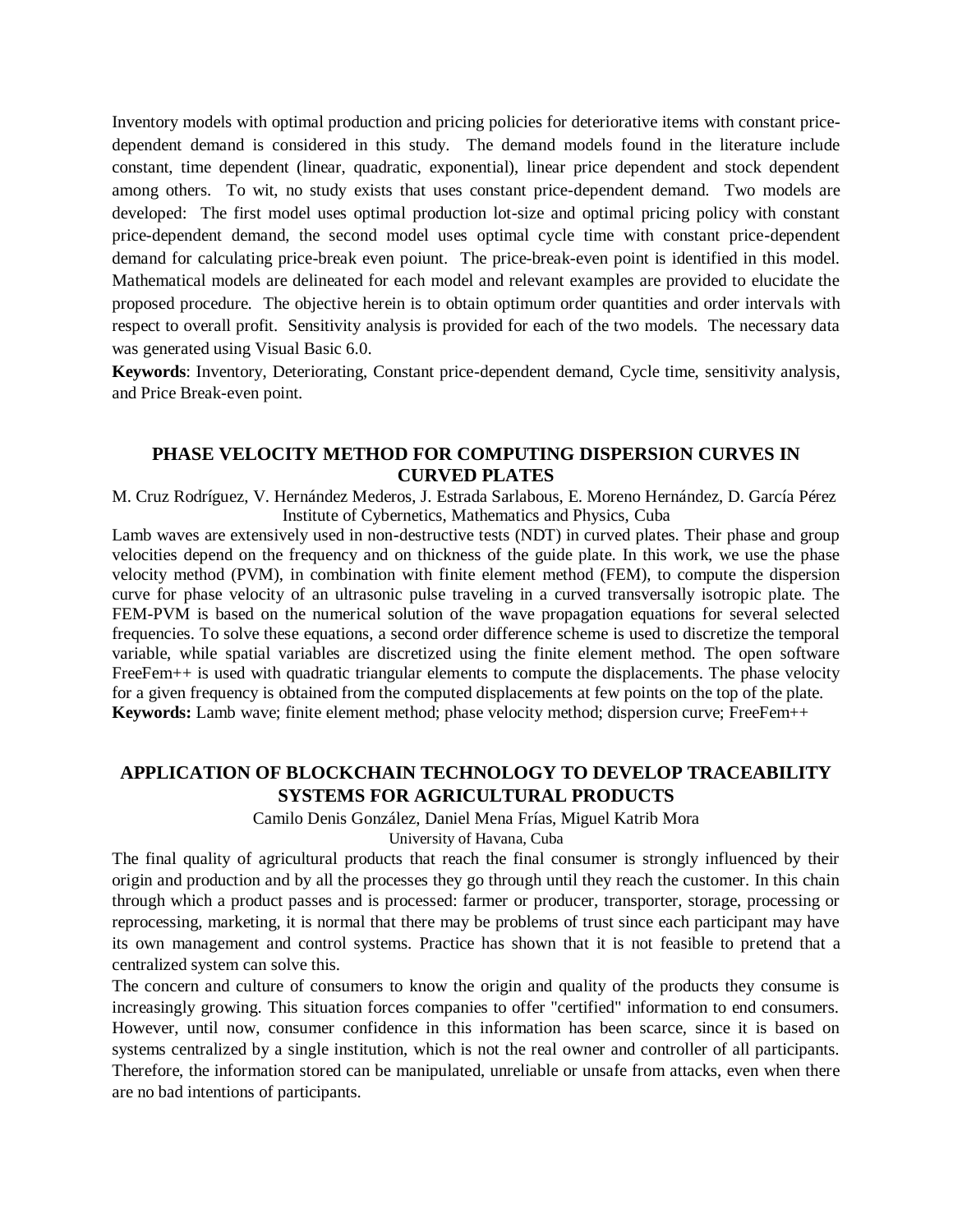This paper proposes the basis of a traceability system for the agricultural sector based on the use of Hyperledger Fabric enterprise blockchain technology with the aim of improving trust and decentralization of data between the different participants in the supply chain.

**Keywords**: blockchain, traceability, supply chain, farm products, decentralization

#### **ELECTRONIC VOTING SYSTEM USING AN ENTERPRISE BLOCKCHAIN**

Camilo Denis González, Daniel Mena Frías and Miguel Katrib Mora

Institute of Cryptography, Faculty of Mathematics and Computing, University of Havana, Cuba Conventional electronic voting systems use a centralized scheme. A central administration manages the entire voting process and has partial or total control over the database and the system itself. This may create some problems, accidental or intentional, such as possible manipulation of the database and double voting. Many of these problems have been solved thanks to permissionless blockchain technologies in new voting systems; however, the classic consensus method of such blockchains requires specific computing power during each voting operation. This has a significant impact on power consumption, compromises the efficiency and increases the system latency. However, using a permissioned blockchain improves efficiency and reduces system energy consumption, mainly due to the elimination of the typical consensus protocols used by public blockchains. The use of smart contracts provides a secure mechanism to guarantee the accuracy of the voting result and make the counting procedure public and protected against fraudulent actions, and contributes to preserving the anonymity of the votes. Its adoption in electronic voting systems can help mitigate part of the mentioned problems.

This paper proposes a system that ensures high reliability by applying enterprise blockchain technology to electronic voting, securing the secret ballot. In addition, a flexible network configuration is presented, discussing how the solution addresses some of the security and reliability issues commonly faced by electronic voting system solutions.

**Keywords**: Hyperledger Fabric, Blockchain, Election, permissioned, Non-FungibleToken (NFT), Hardware Security Module (HSM),SoftHSM,enterprise blockchain

## **ON THE USE OF EXPERIMENTAL DESIGN TO DERIVE MANAGERIAL INSIGHTS IN SUPPLY CHAIN MANAGEMENT: TWO ILLUSTRATIVE EXAMPLES**

Alina Fernandez Arias, Ramzi Hammami

Rennes School of Business, France

Design of Experiments (DOE) is a mathematical methodology used for planning and conducting experiments as well as analyzing and interpreting data obtained from the results. This technique has been applied to a wide range of situations from medicine, social science, business, and technology. In this paper are illustrated two examples of the application of DEO in the field of supply chain management. The first problem corresponds to a two-stage supply chain that operates in make-to-order under a stochastic environment. In the second case is studied the design of an olive oil supply chain with the organic and conventional market segmentation and customers' preference for local products. The experimental design conduced in both scenarios allows the discovery of interesting managerial insights that cannot be directly obtained from the solution strategies proposed by each of the problems.

**Keywords:** experimental design, managerial insights, supply chain management

## **CLUSTERING ALGORITHMS AND TRAJECTORIES APPLIED TO THE ANALYSIS OF RESIDENTIAL SEGREGATION**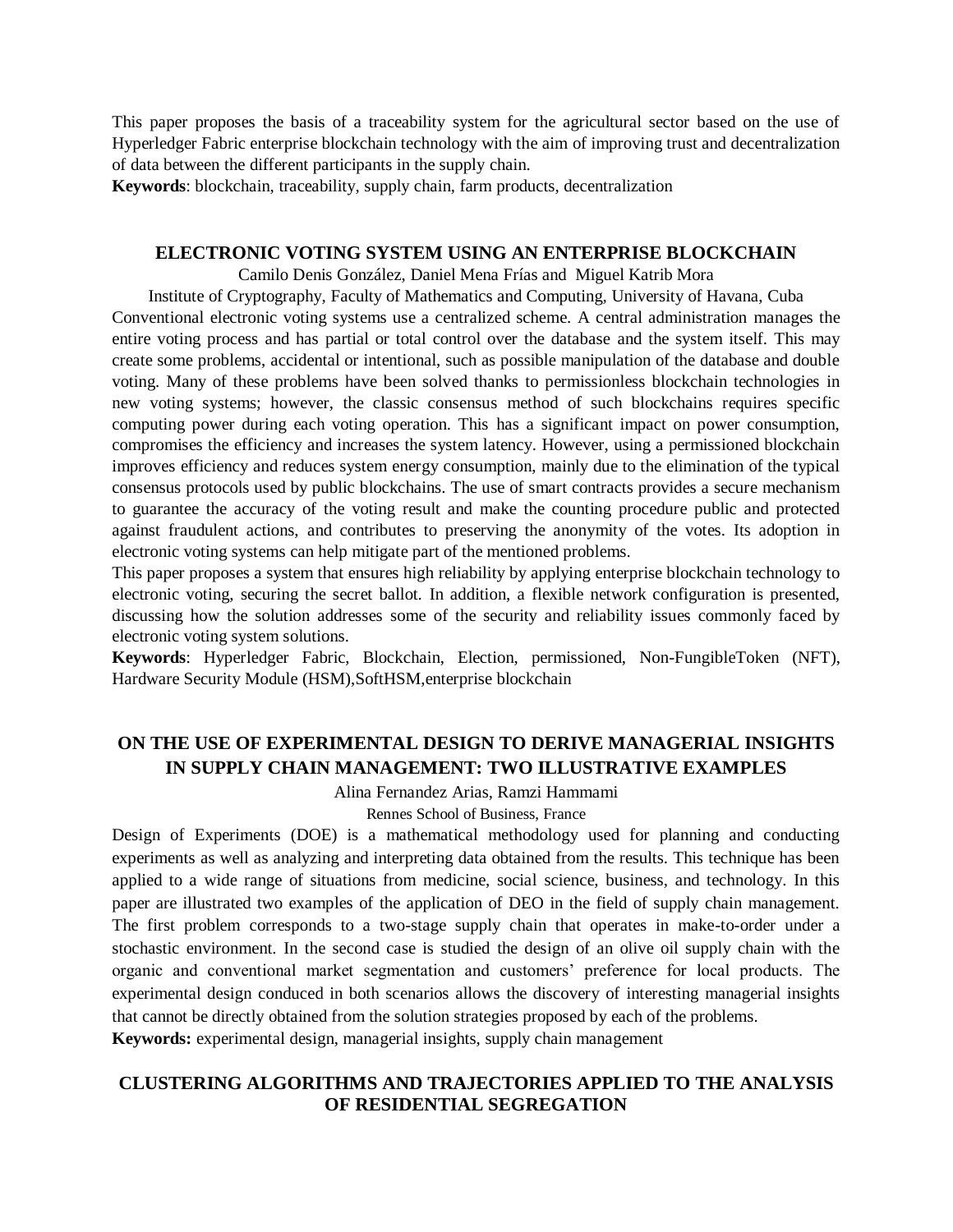Manuel Santiago Fernández Arias, Dafne García de Armas, Yudivian Almeida Cruz Residential segregation is a silent evil that greatly affects modern society. Its study is of vital importance for decision-making in cities and for urban planning in general. There are many existing methodologies to model and analyze this phenomenon. However, new visions in this regard are always essential for the development and advancement of studies in this regard. In this work, on the one hand, a variation of the Simple Trajectories method is proposed, little known for the study of segregation, but with solid results in this regard. On the other hand, it is proposed to use an algorithm more applied in the literature: **Kmeans**  that offers a global look at the problem. A Database is prepared with geolocated information from the Population and Housing Census of 2012. Both methodologies are compared on said data. Applying both algorithms, the existence of segregation in Havana is detected. Simple Trajectories are extremely effective when it comes to local analysis. The structural differences between the two **Keywords:** Residential segregation, Kmeans, Simple Paths, Cluster

## **UNCERTAINTY AND ROBUSTNESS IN HUMANITARIAN LOGISTICS: AN OVERVIEW**

#### Yasmany Fernandez

#### Universidad Politecnica Estatal del Carchi, Ecuador

Natural disasters are very common nowadays. As a consequences human lives are lost and economical resources are destroyed, So, it is important to plan actions to mitigate these unwanted effects. The uncertainty associated to these phenomena is large. The solution shall somehow be robust, for instance the value of the losses shall be relatively small for a sufficient large set of possible cases. In this contribution we will present an overview of how it is considered in the literature. The discussed examples will show the use of different class of optimization models to describe the mitigation of the negative effect of natural disasters such as hurricanes. **Keywords:** decision making, robustness, uncertainty.

#### **GEOBASE: FIELD SURVEY MOBILE APPLICATION FOR DECISION MAKING**

Aracelys García Armenteros, Joanna Campbell Amos, Sira Allende Alonso, Leonel García López Universidad de La Habana, La Habana, Cuba.

A geographic information system is a software that integrates and relates various components that allow the organization, storage, manipulation and analysis of large amounts of data linked to a spatial reference. A variant of cartographic applications is destined for the collection of information about places of interest from forms. These applications are very useful for conducting scientific research, resource control, archeology, and solving optimization problems such as vehicle routing problems (VRP). Geobase is a cartographic mobile application that allows adding information associated with a location, using dynamic forms previously configured by the user in the form of categories developed in the university of Havana. In the proposed solution, flutter is used as a development platform, with Flutter\_Map as a framework for the visualization of maps and a multilayer software architecture derived from clean architecture, which makes the application extensible to add functionalities in the future. This paper illustrates through two study cases how Geobase can be used to obtain input data for optimization algorithms. One of the study cases consists on the definition of geological interest sites of the ministry of energy and mines in order to make inventories, the other study case is the design of a tour for the rutas y andares program belonging to the office of the city historian.

**Keywords:** GeoBase, cartography, mobile app, optimization algorithms, data entry, decision making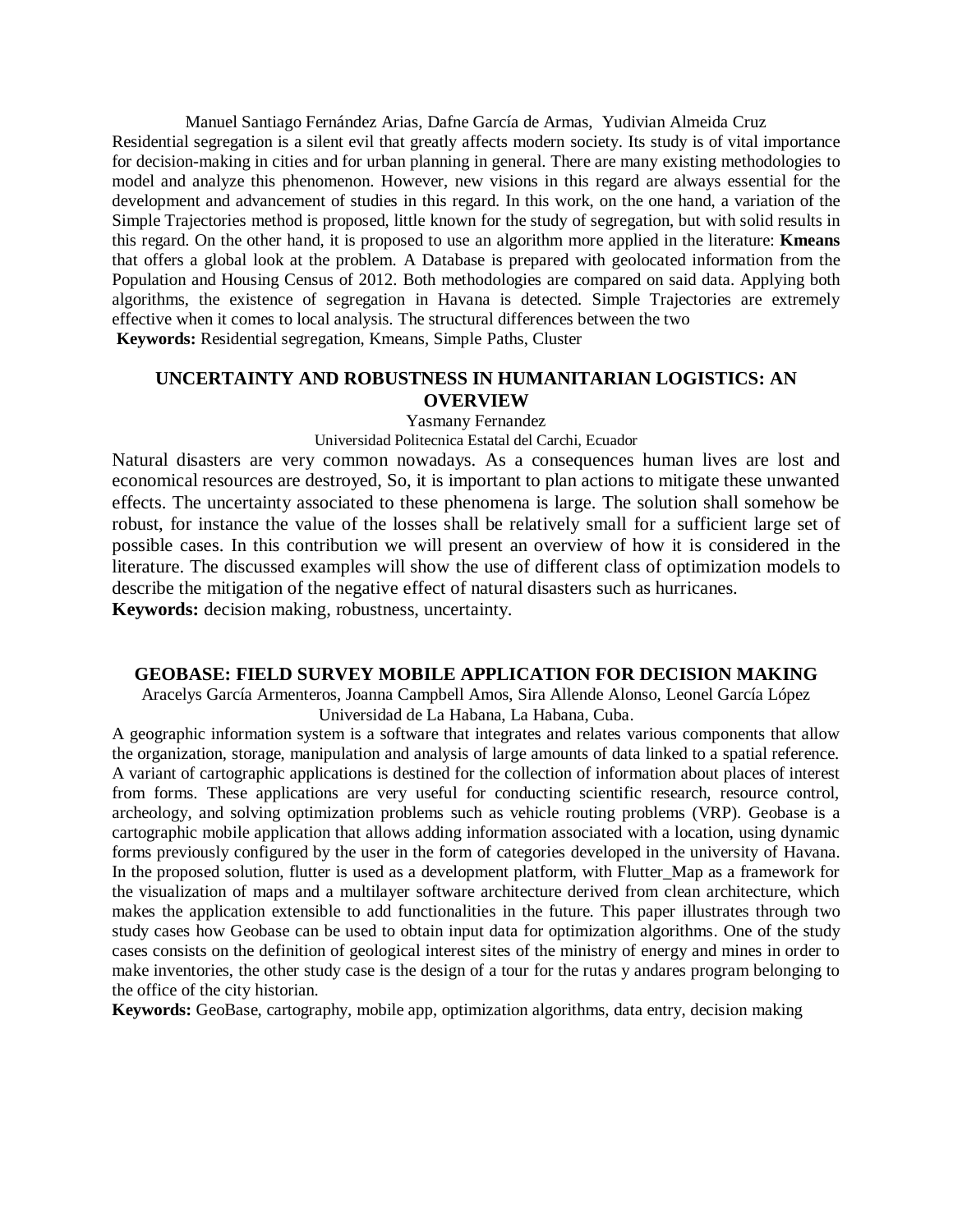## **KNOWLEDGE MANAGEMENT AND INNOVATION CAPACITY IN HIGHER EDUCATION ORGANIZATIONS**

José Félix García Rodríguez\* , Georgina Guadalupe Shriner Sierra\* , Frederick Andres Mendoza Lozano\*\*, Jose Wilmar Quintero Peña\*\*and Lourdes del Carmen Pineda Celaya\*\*\*

\* Juarez Autonomous University of Tabasco, Mexico

\*\*Grancolombiano Polytechnic University Institution, Colombia

\*\*\*Autonomous University of Guadalajara, Mexico

Introduction. Knowledge represents the most important intangible asset of organizations to drive innovation and competitive advantage. Knowledge management is translated into greater efficiency in the use of resources, a better productive performance and optimal innovative processes. **Objective.** The purpose of the research is to analyze the relationship observed between knowledge management and the capacity for innovation in higher education institutions. The central hypothesis is that knowledge management is positively related to innovation capacity. **Method.** A descriptive, explanatory and confirmatory quantitative research was developed. Established the research problem and theoretically based the variables of generation of knowledge and innovation, we proceeded to analyze the relationship between the two constructs. Descriptive statistical, exploratory factor and confirmatory analysis tools were used. For the modeling and hypothesis testing, structural equation analysis was applied. The universe of study is 77 higher education institutions in the southeast of Mexico, where 8,603 people work. The sample size is 441 workers, and it was determined by means of cluster probability sampling, assuming a sampling error of 5%, a confidence level of 95%, and a variance of  $p = .50$ ,  $q = .50$ . The field information was obtained by applying a structured questionnaire of 88 items on a Likert scale. **Results.** It was found that among the analyzed variables there is a correlation coefficient of 0.921;an estimated ratio of (1,267) and a standardized ratio of (.96), and a p-value (0.000), which provides evidence of the presence of a positive relationship between both constructs. **Conclusion.** Knowledge management positively influences the capacity for innovation in the higher-level educational institutions previously studied, thus confirming the hypothesis made.

**Keywords:** GeoBase, cartography, mobile app, optimization algorithms, data entry, decision making

## **PERSONAL CHARACTERISTICS OF WOMEN ENTREPRENEURS IN RURAL COMMUNITIES IN THE MUNICIPALITY OF CENTRO TABASCO**

José Félix García Rodríguez\* , Lourdes del Carmen Pineda Celaya\*\* , Luis Manuel Hernández Govea\*

\* Juarez Autonomous University of Tabasco, Mexico

\*\*Autonomous University of Guadalajara, Mexico

In Mexico, millions of jobs have been lost due to the COVID-19 pandemic, the highest unemployment rates are focused in rural communities, especially in women; at the end of 2020, in Tabasco unemployment figures increased to 7.4%, indicating that out of every 10 unemployed in the entity 7 are women (INEGI, 2021), this increases the violence to which they are subjected within their own families.

The objective of this article is to analyze the personal characteristics that motivate these women to become entrepreneurs, so that, once identified, they can be detonated in the development of enterprises, all this to combat the culture of subsistence that prevails in these communities. For this, a model of economic development is proposed and tested, through technology transfer, technical support, and entrepreneurship.

This study has collected samples from 16 rural communities in the municipality of Centro Tabasco, the authors applied non-experimental, descriptive-transectional research with a quantitative approach. The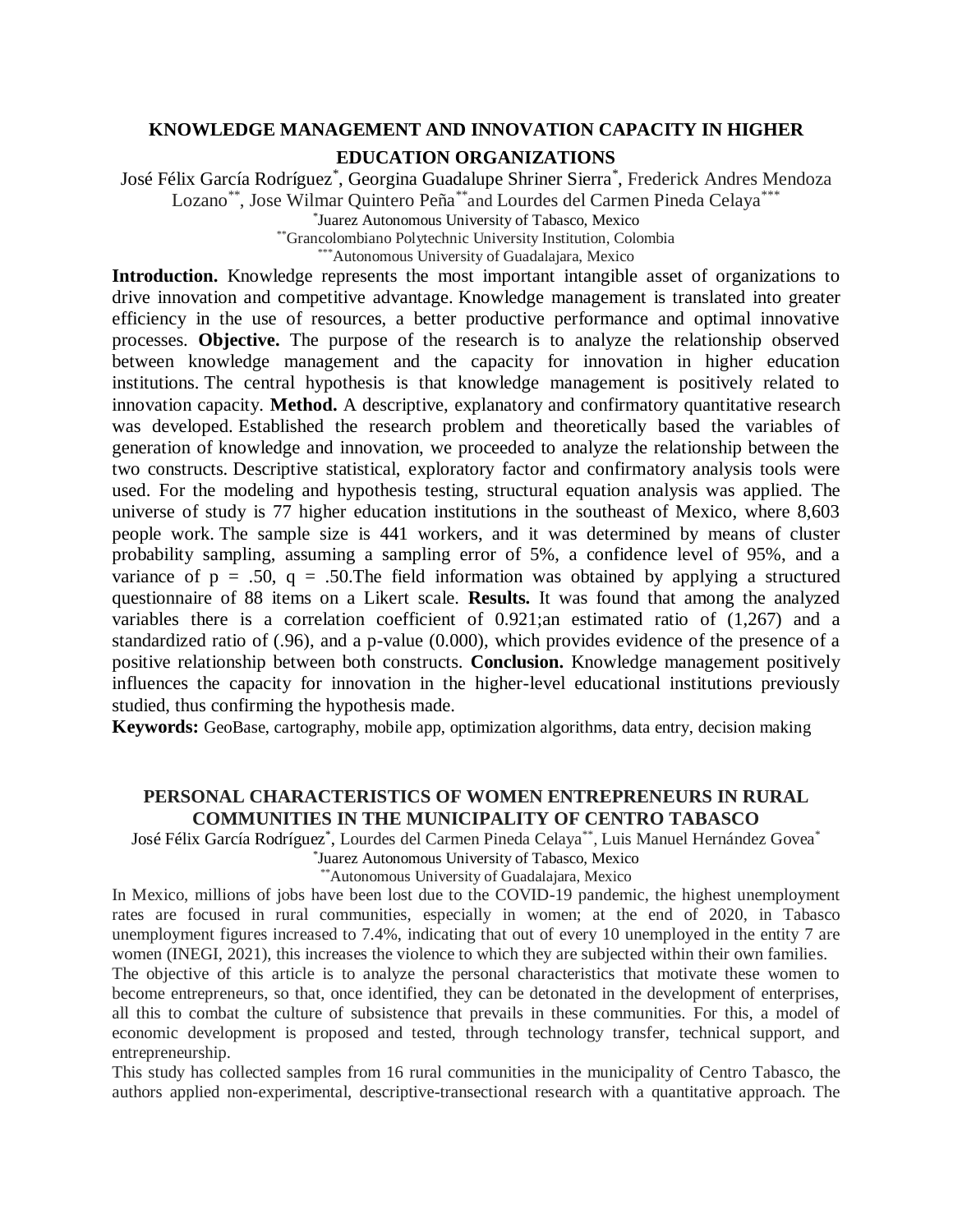results were obtained through the application of various statistical techniques such as: Bonnet test, KMO index, Bartlett's sphericity, Chi-square, confirmatory factor analysis, Crombach's Alpha, principal component analysis and structural equations.

The empirical findings show that there is a group of behavioral characteristics that emanate from the national culture combined with another group of personal characteristics of the inhabitants of these communities.

This study confirms that entrepreneurial development depends greatly on the personal and national characteristics of the inhabitants of rural communities and is negatively affected by the subsistence culture.

**Keywords:** Poverty, female entrepreneurship, subsistence culture, personal characteristics, technology transfer.

## **IMAGE RESTORATION USING A SMOOTH ORDER OF PARCHS**

Daniel Alberto García Pérez,. Marta Lourdes Baguer Díaz-Romañach

Universidad de la Habana, Cuba.

In this work, a detailed study of image restoration is carried out, especially the one based on the soft ordering of its patches (SOP). The studied strategy was developed in Python and the work with the subimages was parallelized. The temporal and spatial cost of it was also analyzed in detail. Using the developed implementation, we experimented on a small number of images with the proposed strategy in two case studies, with known and unknown original image. The results were compared with two other known restoration strategies from the literature and in the first case a metric was applied. As a result of the experimentation on the two selected image sets, the cases with better and worse results are described and improvement strategies and other applications of the SOP are proposed. Two new algorithms are proposed, the first one an adaptive variant for restoration and the second one an algorithm for compression with known and unknown mask.

**Keywords:** Patch-based processing, traveling salesman problem, permutation matrix, restoration, parallel permutation matrix, restoration, parallelization, compression, denoising.

## **LABORATORY OF TIMES AND MOVEMENTS FOR INDUSTRIAL ENGINEERING OF THE CU UAEM VALLE DE MÉXICO.**

Gabriela Gaviño Ortiz, David Husai Hernández Flores, Juan Genaro Morales Santos, Heriberto

Casarrubias Vargas

Universidad Autónoma del Estado de México, Centro Universitario UAEM Valle de México.

Over the years, human capital has been a fundamental tool for optimizing any production process in any institution, since we currently live in a globalized world with high global competition. For this reason, it is necessary for human capital to be trained to acquire the necessary skills to improve some processes or a resource, thus leading to the success of the product or even the institution itself.

Method: A quantitative approach study is carried out in the CU UAEM VALLE DE MÉXICO that allows providing student teachers and industrial engineers so that they acquire practical knowledge by implementing the Lean Six Sigma methodology. It is a methodology for quality improvement, which is used in companies or micro-enterprises (SMEs), which improve the management and processes of a company optimally. Derived from the above, this research is carried out in the laboratory of times and movements of Industrial Engineering of the University Center, using ergonomic cabins as equipment, which allow simulating different variables in the environment: such as temperature, light intensity, sound, humidity. relative to the air, among others.

**Keywords:** Lean Six Sigma, Quality, Ergonomic Cabins, KPI's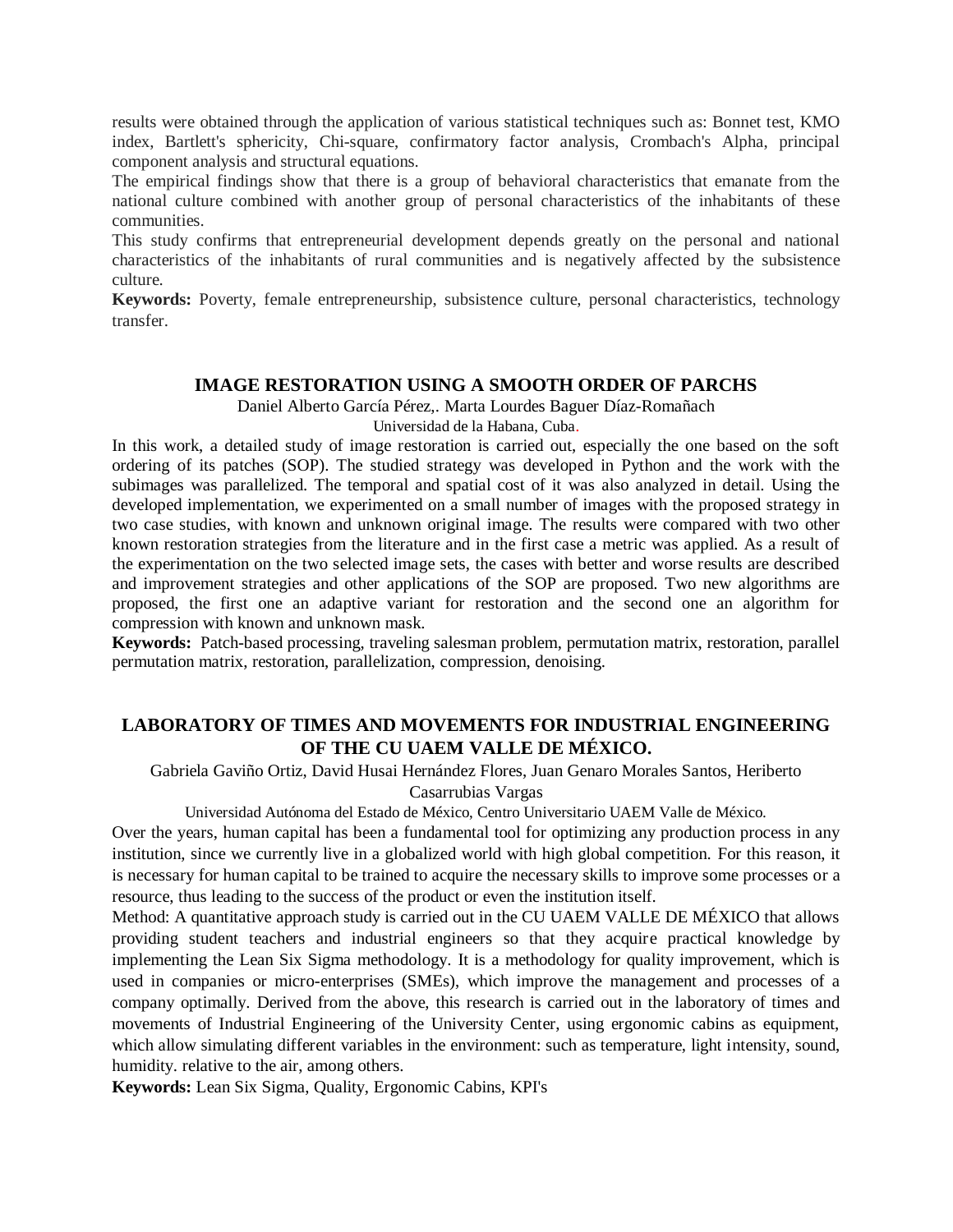## **MATHEMATICAL MODELLING AND COMPUTATIONAL SIMULATION AS A TOOL TO UNDERSTAND AND DESCRIBE PROLIFERATION PATTERNS IN THE DIAGNOSTIC AND RELAPSES OF ACUTE LEUKEMIA.**

Antolín González Noa\* , Miguel A. Martínez Herrnandez\* , Tamara Cedré Hernández\*\*, Marta B. García

Caraballoso\*\*, Liliana Martínez Cárdenas\*\*, Ana A. Vila Toledo\*\*.

\*Central University "Marta Abreu" of Las Villas, Villa Clara, Cuba.

\*\*Hospital Pediátrico Universitario José L. Miranda, Cuba.

Recent experimental evidence suggests that acute myeloid leukemia may originate from multiple clones of malignant cells. There is almost no information on how cell properties change due to chemotherapy and relapse. Using mathematical model based on nonlinear ordinary differential equation, the impact of cell properties on the multiclonal composition of leukemia is investigated, first without taking into account the effects of chemotherapy and then incorporating the effects of chemotherapy. Using numerical method, the corresponding systems are solved for several sets of parameters. The simulations carried out imply that the increase in cell self-renewal is a key mechanism in the process of clonal selection, also that rapid proliferation and high self-renewal dominate in the primary diagnosis, while relapse after remission induced by therapy is triggered mainly by high self-renewal but more slowly by cell proliferation.

**Keywords**: systems of nonlinear differential equations, multi- compartment models, systems biology, clonal evolution, leukemia.

# SOM to explore relationships between pathological history and symptoms of patients recovered from COVID-19

Melissa Gonz\_alez Garc\_\_a\* and Sira Allende\*\*

\*Universidad de Cienfuegos

\*\*Universidad de la Habana

May 21, 2022

Abstract

Many patients with mild or severe COVID-19 do not have a full recovery and present a wide range of chronic symptoms for weeks or months after infection. Studies suggest that the evolution of the disease and its subsequent sequels may depend of certain factors. The aim of this work is to show possible relationships between COVID-19 symptoms, pathological history and time of hospitalization of patients. For this purpose, two analyses by age groups are carried out. The first one considers pathologic history and length of hospital stay, and the second one, length of hospital stay, pathologic history and symptoms. Information from 229 patients from municipalities in the city of Havana, already recovered from the disease, is used. The KORRESP algorithm, a version of the stochastic SOM algorithm for categorical data, is used. For the identification of the clusters, reliability matrices, obtained from successive training of the same map, are used. As a result of the study, some conjectures can be made regarding relationships between the variables of interest. In all the considered age groups, stays of one to two weeks were the most common , together with the absence of symptoms and pathological history, and their combinations. As was the relationship between non-palate and non-olfactory symptoms. The rest of the relationships differed quite a bit among the di\_erent age groups considered, indicating that an analysis by age group is necessary.

**Keywords:** COVID-19 recovered patients, self-organizing maps, KORRESP algorithm, length of hospital stay, symptoms, pathological history.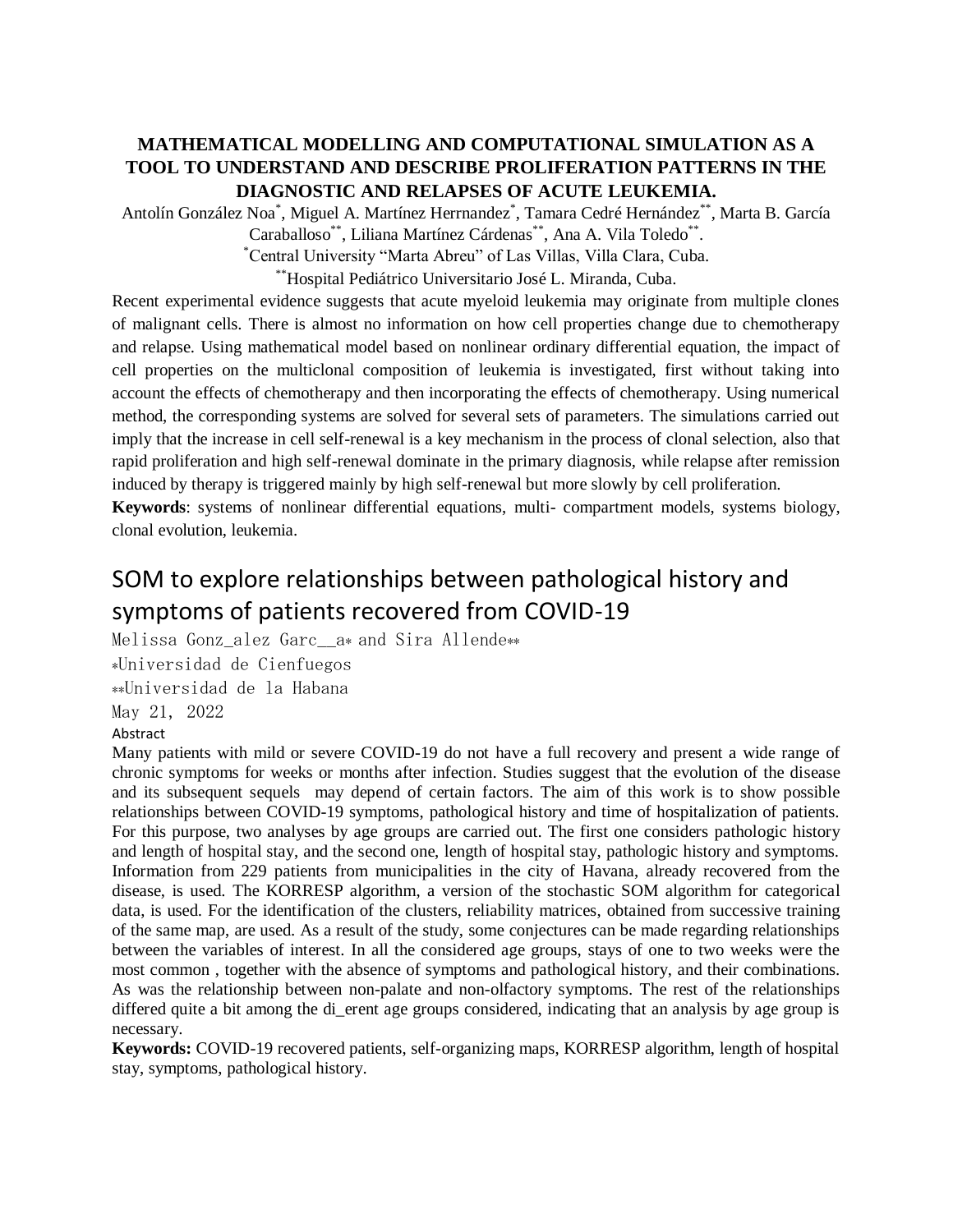## **SYMBOLIC REGRESSION FOR GENERALIZED LINEAR MODELS OF ODES**

David Guaty Domínguez, Enrique Martínez González, Fernando Rodríguez Flores, Ernesto Borrego

Rodríguez

#### Universidad de La Habana, Cuba

For the study of an infectious disease mathematical models are used. Some of those models are based on ODEs that have the property of being linear with respect to the parameters. Researchers must choose a model that best approximates the observed data from a large number of possibilities. That selection can take a long time. To automate the process of finding such a model, this document presents a Neural Network Guided Genetic Algorithm that finds the system of ODEs which are linear with respect to the parameters that best fits the data set. The genetic programming approach explores the candidate systems while the neural network is used to narrow the search space. Performed experiments on three case studies (Lotka-Volterra, SIR, SIRZ) shows the effectiveness of this approach to find the sought model in each case in a short time.

**Keywords:** Symbolic regression for ODEs, linearity with respect to parameters, genetic algorithm, neural network

#### **ISOGEOMETRIC SIMULATION OF ACOUSTIC RADIATION**

Victoria Hernández Mederos\* , Eduardo Moreno Hernández\* , Jorge Estrada Sarlabous\* ,Isidro A. Abello Ugalde\*\*, Domenico Lahaye\*\*\*.

\* Instituto de Cibernetica, Matematica y Fisica, ICIMAF, La Habana, Cuba

\*\*CEPES, Universidad de La Habana, Cuba,

\*\*\*DIAM, TU Delft, The Netherlands

In this paper we discuss the numerical solution of the 2D Helmholtz equation with mixedboundary conditions. Inspired by medical applications, the so called radiation problem is solved,assuming that the wavenumber k in the Helmholtz equation is a complex function, with absolutevalue of order of thousands and depending on the spatial coordinates. In consequence, severalnumerical difficulties appear in the numerical solution of the computation of the approximatedsolution. To overcome these difficulties, we solve the radiation problem using the IsogeometricAnalysis (IgA), a kind of modern generalization of the classical Finite Element Method (FEM).IgA uses B-spline functions to parametrize the geometry of the physical domain, and also towrite the approximated solution of the differential equation. Our implementation of IgA withGeoPDEs software shows that isogeometric approach produces smooth solutions with smallpollution errors and relatively few degrees of freedom.

**Keywords:** isogeometric analysis, Helmholtz equation, radiation problem.

## **INFERENCE FOR NONSTATIONARY TIME SERIES OF COUNTS WITH APPLICATION TO CHANGE-POINT PROBLEMS**

William Kengne\* and Isidore Ngongo\*\*

\*CY Cergy Paris Universite, France

\*\*University of Yaounde 1, Cameroon

We consider an integer-valued time series  $Y = (Yt)t2Z$  where the model aftera time k is Poisson autoregressive with the conditional mean that depends on aparameter  $\_ 2 \_ R$ d: The structure of the process before k\_ is unknown; it couldbe any other integer-valued times series, that is the process Y could be non-stationary. It is established that the maximum likelihood estimator of  $\_\_$  computed on the non stationary observations is consistent and asymptotically normal. Subsequently,we carry out the sequential charge-point detection in a large class of Poisson autoregressive models. We propose a monitoring scheme for detecting charge in themodel. The procedure is based on an update estimator, which is computed withoutthe theoretical observations. The asymptomatic behavior of the detector is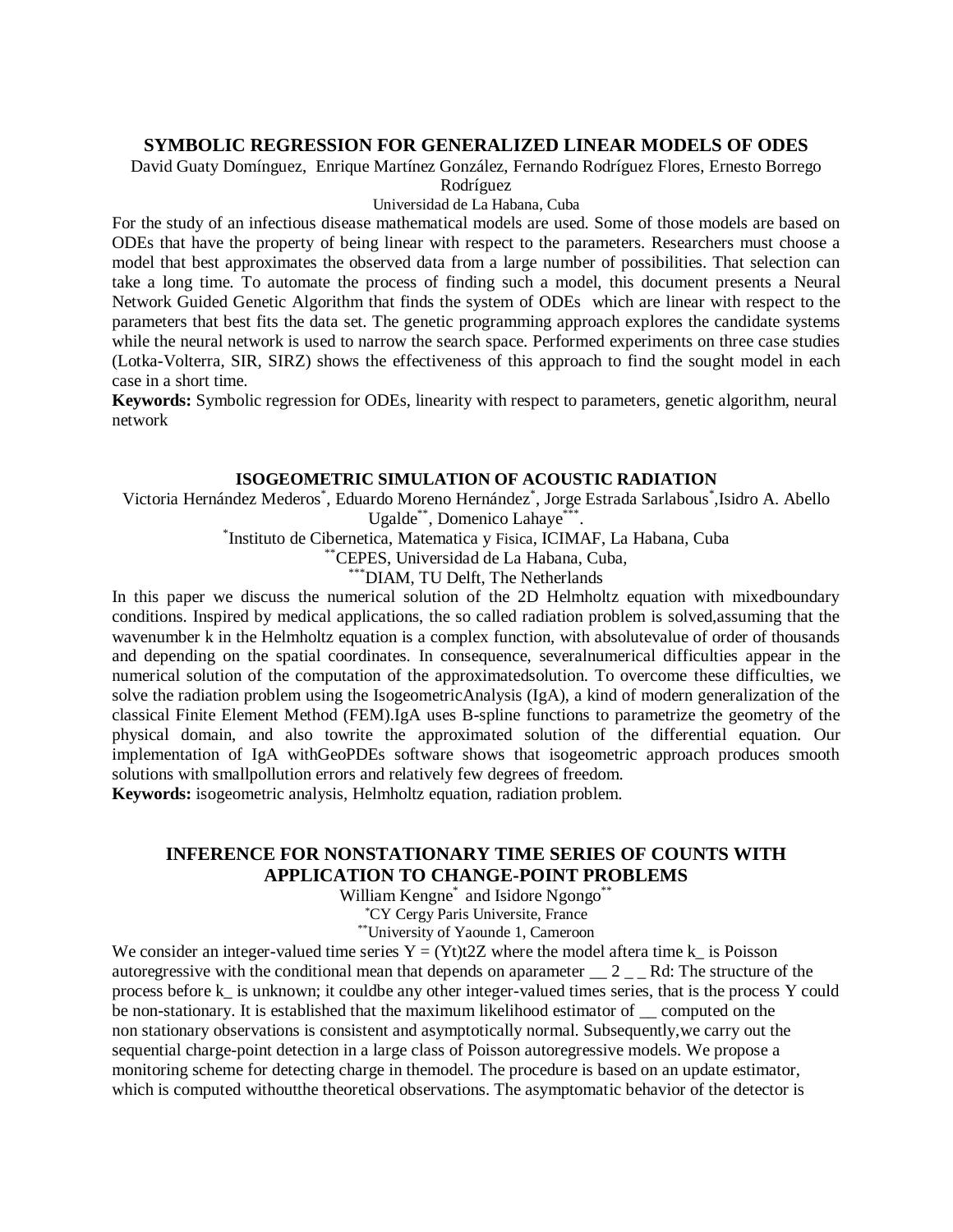studied,in particular the above results of inference in a non-stationary setting are appliedto prove the consistency of the proposed procedure. A simulation study as well asa real data application are provided. **Keywords**: Time series of counts, Poisson autoregression, likelihood estimation, changepoint, sequential detection, weak convergence.

#### **COMPARISON OF AUTOMATIC SLEEP STAGE SCORING METHODS**

Alexei Labrada, Elsa Santos and José M. Antelo

#### Cuban Neuroscience Center, Cuba

The diagnosis of various types of sleep disorders requires the experts to perform sleep stage scoring. However, it is an arduous and repetitive task and, therefore, an important candidate for automation. The work seeks to evaluate several scoring algorithms based on Machine Learning from the scientific literature. The comparison is performed with the same experimental design, using EEG, EOG and EMG signals from the polysomnographic records of the ISRUC-Sleep dataset. It is compared the precision, memory and speed of methods based on Linear Discriminant Analysis, Support Vector Machines, Random Forests and Neural Networks. As a result, several of the analyzed algorithms reach high levels of accuracy, exceeding 75 %. Also, the performance of the algorithms is compared with the agreement between the experts that classified the records of the dataset.

**Keywords:** Polysomnography, Sleep Stage Scoring, Digital Signal Processing, Machine Learning

## **PESTICIDE CONCENTRATION MONITORING: INVESTIGATING SPATIO-TEMPORAL PATTERNS IN LEFT CENSORED DATA.**

Clement Laroche\* , Madalina Olteanu\*\* , Fabrice Rossi\*\*\*

\*Université Paris I- SAMM, France

\*\*Université Paris-Dauphine - Ceremade, France

Monitoring pesticide concentration is important given the major concerns for environmental safety and the likelihood for increased public health risks. An important aspect of this process consists in locating abnormal signals, from a large amount of collected data. This kind of data is usually complex since it suffers from limits of quantification leading to left censored observations, and from the sampling procedure which is irregular in time and space across measuring stations. The present work tackles precisely the issue of detecting spatio-temporal anomalies in pesticide concentration levels, and introduces a novel investigation method for dealing with spatio-temporal heterogeneity. The latter combines a change-point detection procedure applied to the series of maximum daily values across all stations, and a clustering step aimed at a spatial segmentation of the stations. Limits of quantification are handled in the change-point procedure, by supposing an underlying left-censored parametric model, piece-wise stationary. Spatial segmentation takes into account the geographical conditions, and may be based on river network, wind directions, etc. Conditionally to the temporal segment and the spatial cluster, one may eventually analyse the data and identify contextual anomalies. The proposed procedure is illustrated in detail on a data set containing the prosulfocarb concentration levels in surface waters in Centre-Val de Loire region.

**Keywords:** pesticide concentration monitoring, left censored data, change point detection, anomaly detection, Pareto front, water pollution, prosulfocarb.

## **FACE EMOTION RECOGNITION TO DETERMINE THE PERFORMANCE OF A ZUMBA FITNESS CLASS TO REDUCING STRESS**

Saúl Lazcano Salas, Maricela Quintana López, Quetzall Abigail Pinzón Montes

Universidad Autónoma del Estado de México, Centro Universitario Valle de México, México Emotions are inherent characteristics of human beings, manifesting themselves in several ways through the face, voice, body language, among others. In this sense, the face is certainly the most studied channel. The psychologist Paul Ekman proposed a scheme of seven basic emotions in the 70's, work that to date is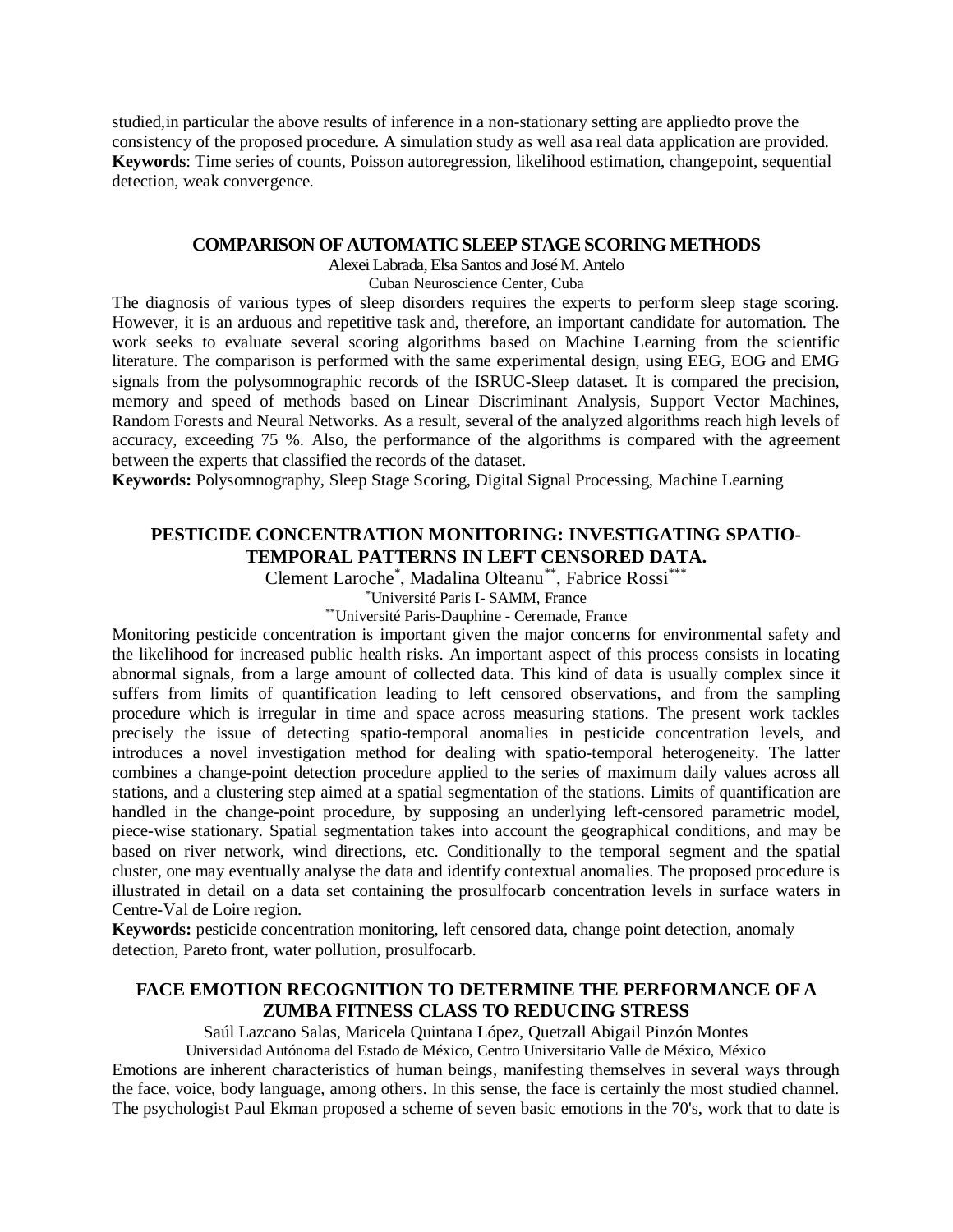taken as reference. The automated recognition of emotions in the human being is an important area of application of computing sciences, changes in specific biometric parameters are studied to carry out the analysis and classification of the emotions, allowing the development of applications in areas such as marketing, support systems for driving, safety, pedagogy, among others.

In this paper, the development of a system for recognizing individual face emotions within a Zumba Fitness group, to determine the performance of the session in stress reduction is presented. For the above, the Haar algorithm is used to detect faces in an image and subsequently a convolutional artificial neural network to classify the emotions of every face.

The efficiency of the system is 65.04% in face detection and 80.76% in emotion recognition. Finally, when contrasting the initial and final emotions of participants in the group, approximately 82% present an improvement in their mood, specifically joy is the emotion most frequently detected and considering that the objective of a Zumba fitness class is to increase self-esteem, reduce stress, enjoy and be happier, it can be concluded that the class has been successful.

**Keywords**: artificial intelligence, face detection, automatic emotion detection, stress reduction

#### **APPLYING BLOCKCHAIN FOR AVIATION FUEL TRACEABILITY**

Jesús López Borges, Camilo Denis González, Daniel Mena Frías, Alexi Massó Muñoz, Luis Ramiro

#### Piñeiro Díaz, Miguel Katrib Mora

Institute of Cryptography, Faculty of Mathematics and Computing, University of Havana, Cuba The traceability of the process through which aviation fuel passes, from its importation or production until it finish in an aircraft, requires rigorous regulations and regular auditing. This process generates a large number of documents and controls.

When regulations are not accomplished it is clever to determine the responsibilities of the individuals and the entities involved in this process. It is essential that documentation be immutable; nevertheless, it is very complex to achieve if the documentation consists of traditional files and centralized applications, especially because of the diversity of participants in this type of process.

Due to its decentralization nature, its application of cryptography, and the consensus mechanisms it proposes, blockchain technology has proved to be suitable for this type of scenario. This guarantees that what is recorded in the network cannot be changed, be completely transparent, and be accessible to all different participants without loss of privacy. It creates trust in scenarios where business participants do not have to trust each other. Therefore, blockchain becomes an appropriate technology for this kind of applications for product traceability processes that go through different entities and that are complex to control centrally. Thecurrent work presents a use case of applying Hyperledger Fabric (HLF) blockchain technology. HLF was designed to create consortia in such business contexts as those involved in a scenario like this one of fuel traceability. This paper presents the architecture of the proposed network and the entities participating in this process organized according to the Hyperledger Fabric model. The proposed smart contracts (chain code), once deployed in the network, will form the functionality that will track and control the assets from a transaction logic.

**Keywords:** Traceability, Blockchain, Hyperledger Fabric, Smart Contracts, Chaincode, Assets.

## **INFLUENCE OF STOCHASTIC NOISE ON HEMATOPOIETIC RECOVERY AFTER AUTOLOGOUS BONE MARROW TRANSPLANTATION**

Dennis Lumpuy Obregón, Miguel Ángel Martínez Hernández

Universidad Central "Marta Abreu" de Las Villas, Villa Clara, Cuba.

The application of differential equations systems in stem cell maturation processes allows the representation and predictive visualization of the results obtained from initial clinical data. In the present work, a study of the cell maturation process after chemotherapy is carried out. Starting from the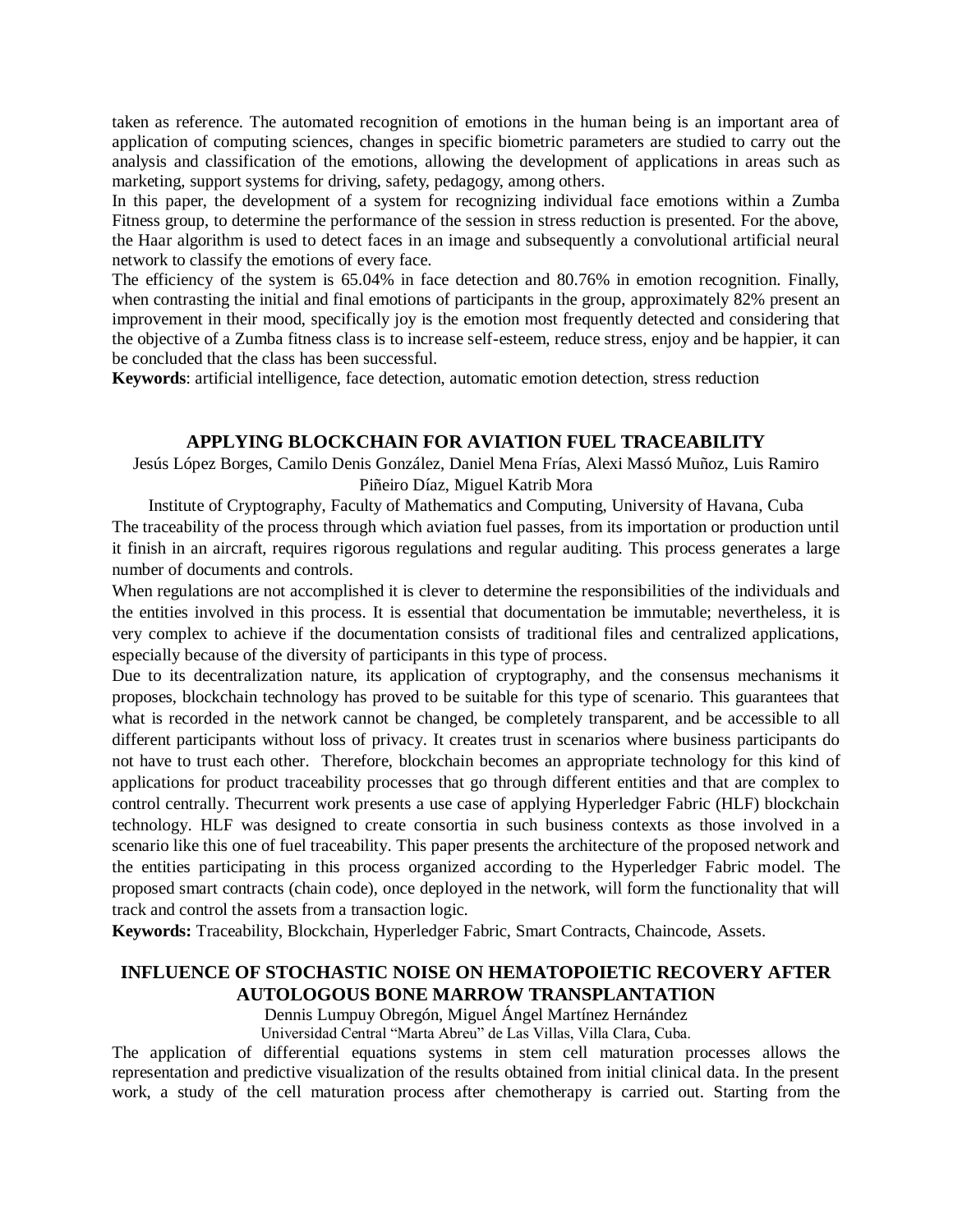deterministic models that represent this process, a case is chosen to study, from which the probabilistic model is presented, which has the influence of stochastic noise. The proposed probabilistic model is solved for the case of eight compartments, this represents the maturation of hematopoietic cells in obtaining neutrophilic granulocytes, and variations in the noise diffusion coefficients are applied, conclusions are reached on the effects of the representation stochastic from its representation using Mathematica software. In addition to a biological interpretation of the mathematical results obtained in the representation of the stochastic system, including the influence of stochastic noise in the equations of the proposed system.

**Keywords:** stem cells, chemotherapy, probabilistic model, stochastic noise, neutrophilic granulocytes

## **TEMPORAL EVOLUTION OF A LEUKEMIC LINE THAT COMPETES WITH HEALTHY HEMATOPOIESIS: MATHEMATICAL MODELING DESCRIBES SOME CAUSES OF LEUCOMOGENESIS.**

Miguel A. Martínez Hernández, Michael T.T. Noel, Dennis Lumpuy Obregón and Daylenis Dorta Central University Marta Abreu of Las Villas. Cuba.

The stem cell cancer hypothesis has become one of the most important paradigms in biomedical research. In recent years, evidence has accumulated for the existence of stem cell-like populations in different types of cancer, especially in leukemias. This work shows a mathematical model of the dynamics of cancer stem cells in leukemias recently developed at the Institute of Applied Mathematics of the University of Heidelberg, Germany. The model is applied to compare the cellular properties of leukemic stem cells with those of their benign counterparts. A linear stability analysis shows necessary and sufficient conditions for the expansion of malignant cell clones, based on fundamental cellular properties. This approach reveals different cancer initiation scenarios and provides qualitative guidelinesabout possible treatment strategies of interest to hematologists.

**Keywords:** systems of differential equation, multi-compartment models, stem cell cancer, leukemic stem cells

## **BLOCKCHAIN-BASED SYSTEM FOR DISTRIBUTION CONTROL OF MEDICINES ON CUBA**

Alexi Massó Muñoz and Yaidir Mustelier Ruiz

\* Institute of Cryptography, Faculty of Mathematics and Computing, University of Havana, Cuba

The pharmaceutical supply chain in Cuba (PSCC) consists of various parties involved, including BioCubaFarma as a drug manufacturing entity, distributors, transporters, pharmacies, hospitals and patients.

The complexity of the flows of products and transactions in the PSCC requires an effective traceability system to determine the current and previous properties of the products. A system that links all the parties involved and builds a registry of the transfer of custody of a certain pharmaceutical product from its production to its medication by medical personnel and consumption, would undoubtedly help in the planning of distribution according to the needs of the different territories.

This system allows carrying out audits and detecting fraudulent actions, it would also prevent hoarding and facilitate control of the distribution of additionally, automating the track and trace process provides a significant benefit for monitoring and ensuring product safety.

Blockchain-based drug traceability offers an alternative to create a distributed shared data platform for an immutable, trustworthy, accountable and transparent PSCC system.

We will be talking about the answers to the questions asked, the design of this system, its implementation and the future challenges that are imposed.

**Keywords:** Traceability, Blockchain.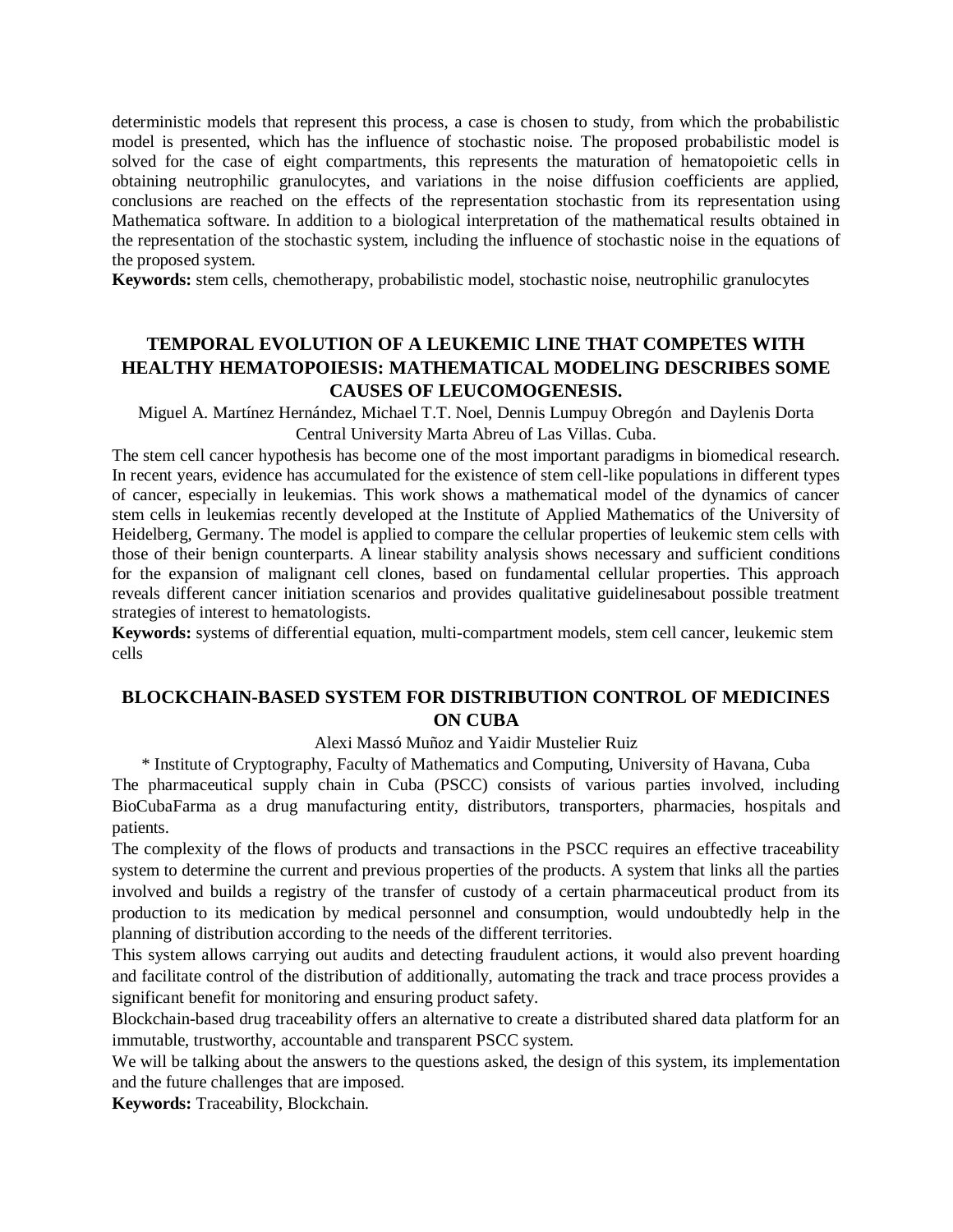#### **A NEW VIEW ON RISK MEASURES AND ACCEPTANCE SETS**

Marcel Marohn

#### Technical University of Cottbus, Germany

Risk measures associated with acceptance sets are subject of many research topics (see, e.g., Artzner et al. [1], Baes et al. [2], Farkas et al. [3], and Föllmer, Schied [4]). Especially, in the current environment of rising regulatory restrictions (which began by observations of institutional misbehavior due to the financial crisis 2008), it is from special interest to find optimal solutions for optimizing the institutional capital position. In this talk, we present the main results of our research outcomes to that mathematical economical problem published in [5], [6], and [7]. Within a one-period-model of a financial market with a vector space of capital positions *X*, a subspace of eligible payoffs  $M \subseteq X$  of multiple eligible assets, a pricing functional  $\pi: M \to R$ , and an acceptance set  $A \subseteq X$ , we focus on the optimization problem *(Pπ(X)) min π(Z) s.t. X+Z*∈*A, Z*∈*M*

with optimal value  $\rho_{A,M,\pi}(X)$  and solution set  $E(X)$ . We present new results, e.g., with respect to the finiteness, (strict) sublevel sets, and level lines of the corresponding nonlinear functional  $\rho_{A,M,\pi}$ *: X*  $\rightarrow$  *R*, and a generalized characterization of the solution set  $E(X) \subseteq M$  of  $(P_{\pi}(X))$ . Moreover, we outline the relationship of efficient and weakly efficient points of the acceptance set *A* to cost-optimal acceptable positions  $X^0 \in A$ , resulting by solutions of  $(P\pi(X))$  as  $X^0 = X + Z$  with  $Z \in E(X)$ .

**Keywords***.* Acceptance sets, Regulation, Capital positions, Financial Mathematics, Investments, Cost minimization, Scalarization Methods, Translation invariance, Nonlinear functionals, Risk measures, Efficiency, Ordering cones.

#### **References**

[1] Philippe Artzner, Freddy Delbaen, Jean-Marc Eber, and David Heath. Coherent Measures of Risk. Mathematical Finance, 9(3):203–228, 1999.

[2] Michel Baes, Pablo Koch-Medina, and Cosimo Munari. Existence, uniqueness, and stability of optimal payoffs of eligible assets. Mathematical Finance, 30(1):128–166, 2020.

[3] Walter Farkas, Pablo Koch-Medina, and Cosimo Munari. Measuring risk with multiple eligible assets. Mathematics and Financial Economics, 9(1):3–27, 2015.

[4] Hans F¨ollmer and Alexander Schied. Stochastic finance: An introduction in discrete time. De Gruyter graduate. de Gruyter, Berlin and Boston, fourth revised and extended edition edition, 2016.

## **IMPLEMENTACIÓN DE LEAN OFFICE PARA LA TROPICALIZACIÓN DEL SISTEMA DE GESTIÓN DE CALIDAD DE LA EMPRESA DOGO S.A. DE C.V.**

Itzel Monserrat Portillo Pliego, Gabriela Gaviño Ortiz .

Universidad Autónoma del Estado de México, CU UAEM Valle de México.

Over the years, the great importance of implementing a quality management system based on ISO 9001 has been shown, as it provides multiple organizations with benefits that over time translate into more solid and profitable companies. Currently, most organizations seek certifications in standards according to their line of business, such as: health, environmental, technological, etc.

Reactivos y Limpieza DOGO S.A. de C.V. (R.L.D.) is a Mexican company dedicated to the manufacture of cleaning products, with around 500 branches with a presence in various states of the country. Dogo seeks to be a company with high quality in products, as well as in its process. Following the ISO 9001- 2015 standard. Its main objectives are the satisfaction of internal and external customers, not neglecting the cost of operation and continuous improvement as its main objectives.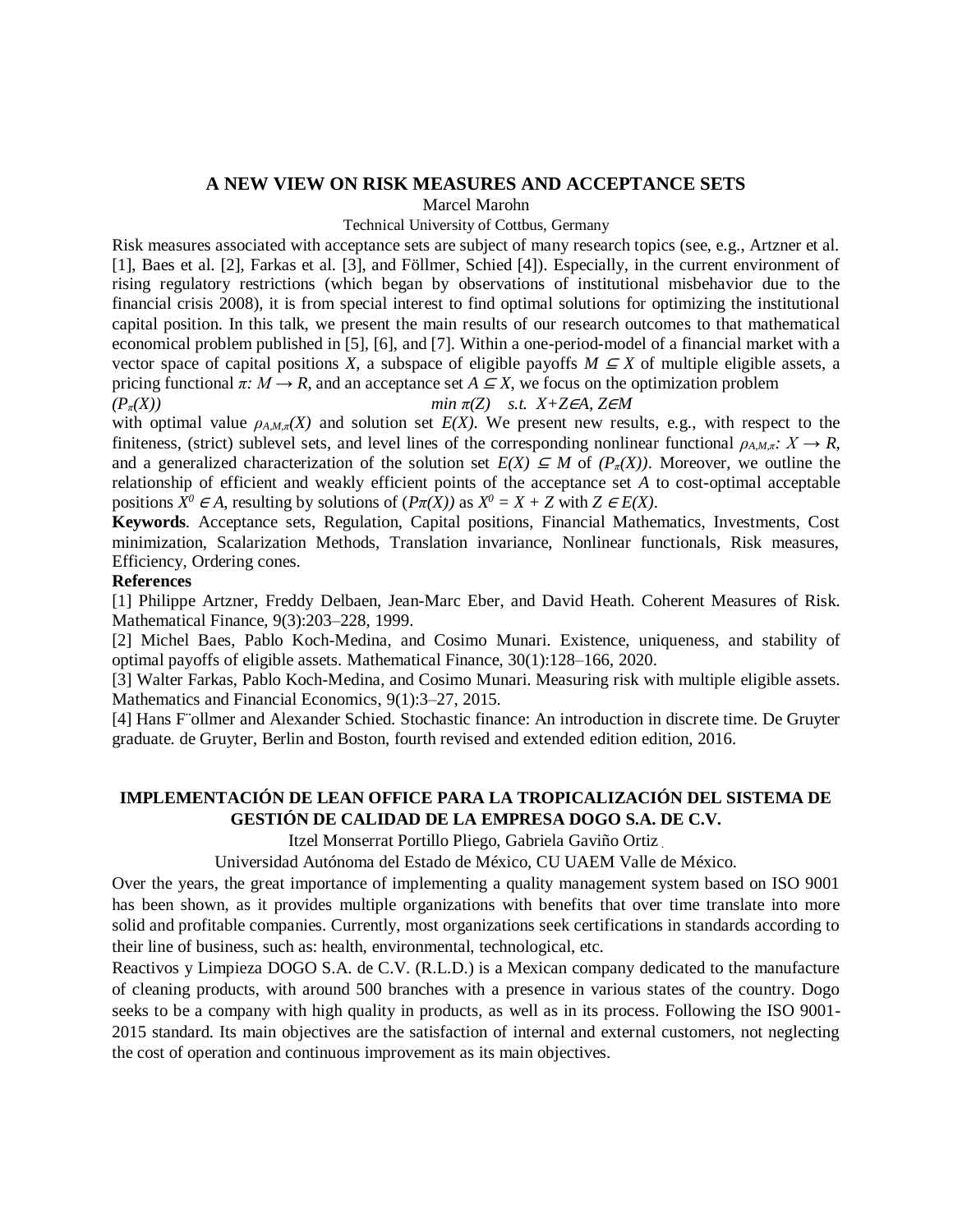A well-structured management system makes it possible to improve the efficiency of the organization at all levels and increase the motivation of the workers. All this results in quality products, services and greater customer satisfaction.

This project deals with the implementation of a Software (EUROSOFT) for the quality management system. It was born from the need to standardize and keep documented the processes of the R.L.D. To improve the efficiency of the organization and in each of its distribution centers, Guadalajara cedis, Agrícola Oriental cedis and Villa Hermosa cedis. It seeks to keep the entire organization informed on improvements made to maintenance processes, and the correct dissemination of documentation to the company, seeking to standardize the operation.

The department of the Quality Management System of R.L.D. is in charge of carrying out the tropicalization of the S.G.C. through the EUROSOFT software.

This area has all the documented information about the R.L.D. processes. Looking for process improvement.

**Keywords:** Lean Office, Sistema de Gestión de la Calidad, Dashboard.

#### **PRELIMINARY METAHEURISTIC SCHEME FOR SOLVING THE SIGNAL CONFIGURATION OPTIMIZATION PROBLEM**

Ariadna Claudia Moreno Roman, Mailyn Moreno Espino, Cynthia Porras Nodarse

Universidad Tecnológica de La Habana, José Antonio Echeverría", CUJAE, Cuba.

Traffic planning and management is an importance task for governments to achieve a proper function in of the cities. The configuration of road signs and traffic lights is part of this process. The selection of an appropriate configuration is modelled as a variant of the traffic light cycle optimization problem (TLCOP), which is NP-Hard. To evaluate the impact of each configuration, agent-based simulations can be performed. Based on the importance and complexity of the problem, the objective of this paper is to present and evaluate a metaheuristic scheme to solve it and analyze solutions obtained. The algorithms were applied to six zones of Havana, Cuba. Among all the algorithms used, the genetic algorithm obtained the best performance.

**Keywords**: metaheuristics, road signs, agent-based simulation, traffic lights, optimization

#### **METRICS FOR THE EVALUATION AND GENERATION OF SCHOOL COURSES**

Mauricio L. Perdomo Cortés and Fernando Raul Rodríguez Flores

Universidad de La Habana

Ideally, school courses should have characteristics that encourage student participation and interaction with the subject. This work proposes a tool to evaluate different characteristics in the courses of the subject Numerical Mathematics taught at the Faculty of Mathematics and Computer Science of the University of Havana. The course is modeled as a game that reflects the teacher/student interactions during the lesson period to carry out these evaluations. Games are simulated, and a set of proposed metrics are used to carry out the evaluation. Also, the feasibility of using genetic algorithms to design courses in an automated way is analyzed.

**Keywords:** Automatic Game Design, Course Simulation, Metrics, Genetic Algorithm, Players, Game, Evaluation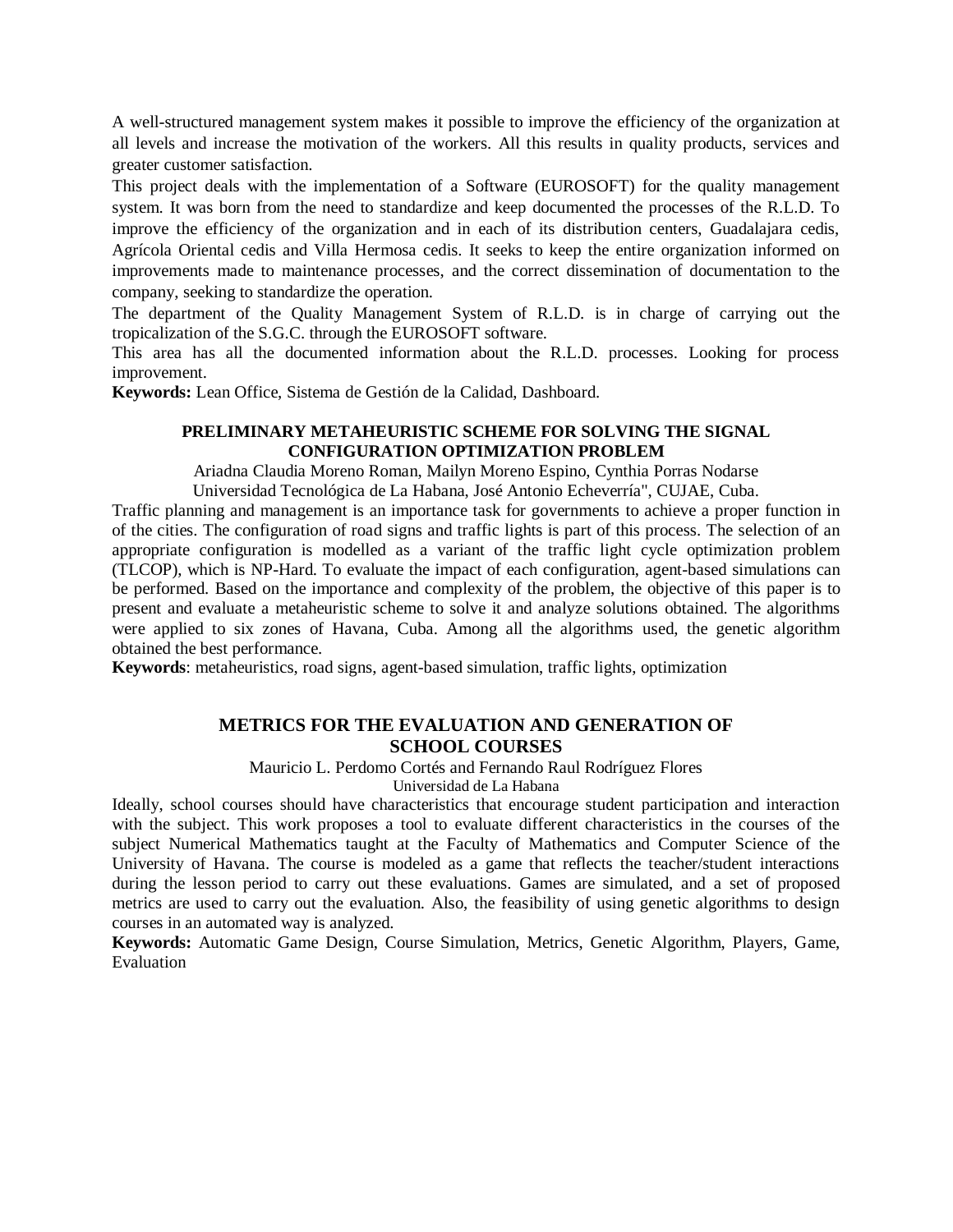## **AN ALGORITHM FOR AUTOMATICALLY FORECASTING UNI-VARIATD TIME SERIES. AN STUDYING FOR FORECATIGN THE NATIONAL CONSUMER PRICE INDEX OF MEXICO**

Eduardo Rosas Rojas and Jéssica Gámez Arroyo

Centro Universitario UAEM Valle de México

The present study compares the accuracy of automatic univariate time series forecasting methods for the value of the National Consumer Price Index of Mexico, for which monthly data from 1969 to 2021 are used. Two of the main methods are presented in the study area: 1) The Exponential Smoothing State Spatial Models (ETS) and 2) The Autoregressive Integrated and Moving Average (ARIMA) models. A computational algorithm is developed for the identification of a data generating process to estimate the optimal parameters. The second method presents a better performance in the calculation of the predicted values. The results show the usefulness of automatic forecasting methods when proper procedures are followed.

**Keywords:** ARIMA models; exponential smoothing; model comparison.

#### **ICCE: SOFTWARE TO CALCULATE EXTREME CLIME CHANGE INDICATORS**

Pedro Roura-Pérez<sup>\*</sup>, Vivian Sistachs-Vega<sup>\*\*</sup>

\*Centro del Clima, Instituto de Meteorología, Cuba.

\*\*Facultad de Matemática y Computación, Universidad de La Habana, Cuba

Due to the constant difficulties that clime change has in daily living, it is necessary to create tools that provide a detailed study of the effects of these changes. The most important need is to establish a common ground to study clime change. The use of clime change indicators is one of the directions to achieve this common ground. These indicators show the behavior of what is considered by the experts as the major effects of clime change. Although, indicators on itself don't provide enough information since more often than not they constitute high volumes of data. To facilitate the study and comprehension of the indicators, a software was developed to automatize the part of the process of study of the indicators. The tools provided are, trend analysis and point of change trough non-parametric tests such as Kendall-Mann and Pettitt tests and the analysis of the return periods through the extreme values theory more specifically the generalized extreme values distribution. It is described a methodology focused on the use of these tools that will accommodate the work of the Institute of Meteorology experts.

**Key Words:** Clime change indicators, trend, change point, return periods, Extreme Value, nonparametric testing, software.

## **VERISOFT:SOFTWARE OF VERIFICATION ANALYSIS FOR CLIMATE PREDICTION IN CLIMATOLOGICAL VARIABLES.**

Pedro Roura-Pérez<sup>\*</sup>, Vivian Sistachs-Vega<sup>\*\*</sup>, Miguel A. Diaz Martínez<sup>\*\*\*</sup> \*Centro del Clima, Instituto de Meteorología, Cuba.

\*\*Facultad de Matemática y Computación, Universidad de La Habana, Cuba

\*\*\*ICB, Universidad Tecnológica de La Habana, Cuba.

In recent years it has been evidenced in our country, and in the world, a significant increase in rainfall, as well as other effects attributed to this change that affect different sectors. Therefore, the prognosis of those change is of vital importance to man, especially in regard to the role he plays weather forecasting in decision-making before the possible impact of a meteorological phenomenon dangerous; Therefore, the analysis of the verification of the climatic prediction of meteorological variables is important for the Institute of Meteorology, for which a software was developed with the aim of being able to verify the models used for the forecast of meteorological variables, through methods of check. For the verification analysis, a multicategory method was used with 3 types of categories with respect to the norm and the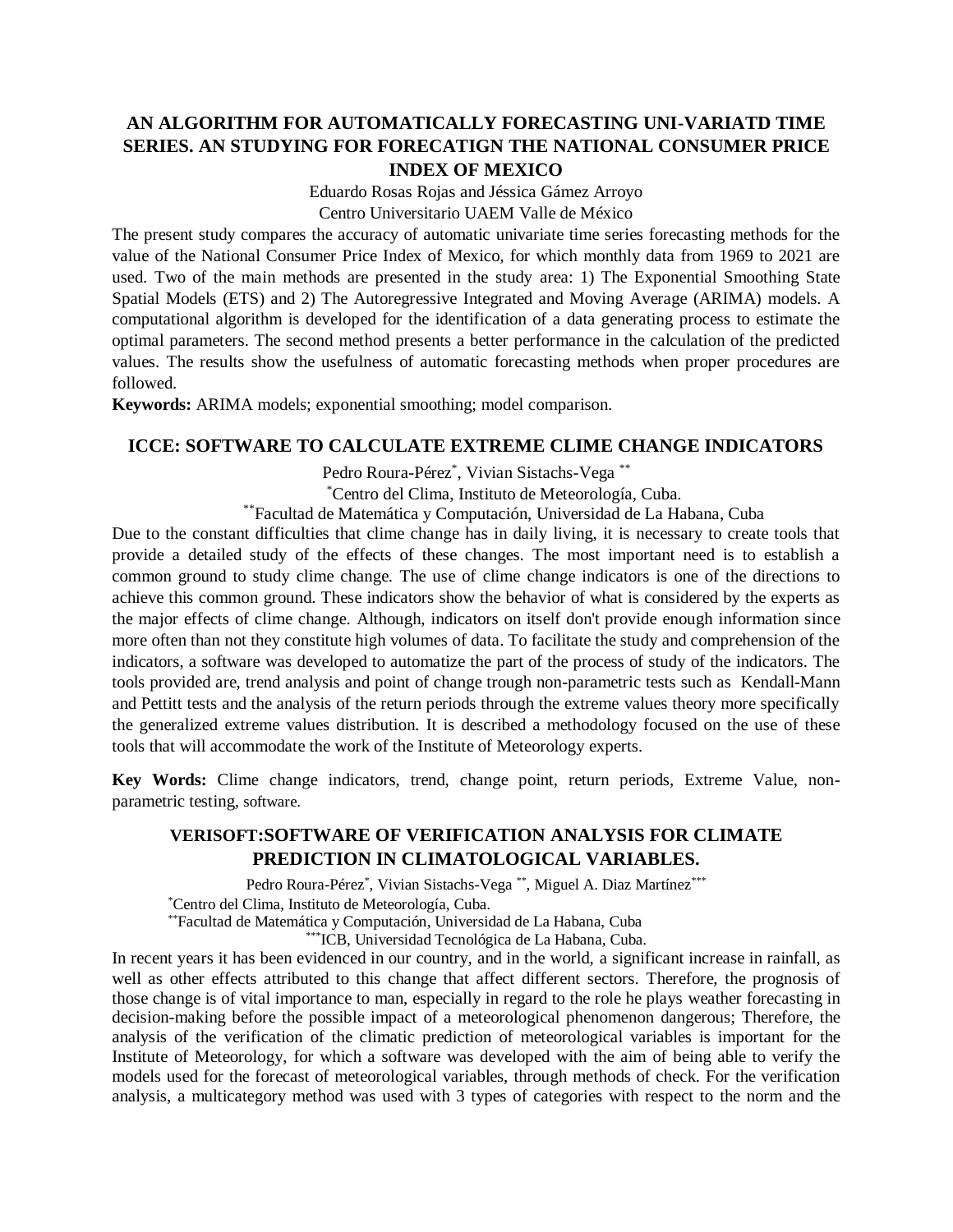calculation of metrics used by the Institute. The computational tool presented is a desktop application called VeriSoft, developed as a web application using React for the frontend and Flask to develop the back end API, and using Electron to package said web implementation to a desktop application. A methodology is described to evaluate the behavior of the forecasts during a period of time. Through its use, it was possible to observe the behavior of the metrics and the observed and predicted values obtained from November 2016 to May 2020 in the Western, Central and Eastern

regions of the country, using 1981-2010as a standard.

**Keywords:** Software, Verification, Forecasting, Precipitation.

## **PRODUCTION INVENTORY MODELS FOR DETERIORATING ITEMS WITH PRICE-DEPENDENT DEMAND INTEGRATED WITH TIME-DEPENDENT DEMANDS –IN FORTH ORDER EQUATION**

C. K. Sivashankari and V. Choudri

R.M.K. Engineering College, India.

Production Inventory models for deteriorative items with Price-Dependent Demand (PDD) integrated with time dependent demand areaccounted in this study. The demand models found in the literature include constant, linear, quadratic, exponential, price dependent, and stock dependent among others. To my knowledge, no study exists that uses PDD integrated with time-dependent demands. Three models are developed: The first model uses price-dependent demand (PDD), the second model uses PDD integrated with linear time-dependent demand, and the third model uses price-dependent demand (PDD) integrated with quadratic time-dependent demand. Mathematical models are delineated for each model and relevant examples are provided to elucidate the proposed procedure. The objective herein is to obtain optimum order quantities and order intervals concerning the overall cost. Sensitivity analysis is provided for each of the three models. The necessary data was generated using Visual Basic 6.0.

#### **A BAYESIAN HIERARCHICAL ESPATIO-TEMPORAL MODEL FOR THE DIABETES MELLITUS MORTALITY IN CUBA, DECADE 2011 TO 2020**

Angela Tuero\* and Vivian Sistachs\*\*

\*Center of Drug Research and Development, Cuba.

\*\* University of Havana, Cuba.

**Introduction**: Diabetes mellitus is considered a health problem worldwide, due to its high rates of prevalence, incidence and number de deaths. The geographical distribution of health events is one of the main tools of public health decision makers to assess the health status of the population, define priorities and allocate resources and to monitor health problems. The main objective of this work is to describe the temporal spatial distribution of mortality by Diabetes Mellitus in the municipalities of Cuba, decade 2011 to 2020. **Material and methods:** A small-area ecological study was designed using the municipalities as the unit of analysis. A spatial-temporal Bayesian hierarchical model was adjusted by age group and sex to estimate the specific mortality rate of each municipality, together with its trend over time. **Results**: For the study period, over 90% of the municipalities exhibited a trend of decreased or stable mortality for all age and sex groups. About 10% of the municipalities showed a tendency to increase in both: female and male mortality for the groups of ages 65 years and over. **Conclusions**: The study showed a dynamic Geographic Distribution of Mortality by Diabetes Mellitus in Cuba, with a different pattern for each year, age group and sex.

The computer system used is the WinBUGS 1.4.

**Keywords**: Geographic distribution of mortality, Diabetes Mellitus.

#### **ON PATTERN DETECTION WITH DISCRETE SHAPELET TRANSFORM II: SHAPELET ESTIMATION, MULTILEVEL DETECTION AND NOISE ROBUSTNESS**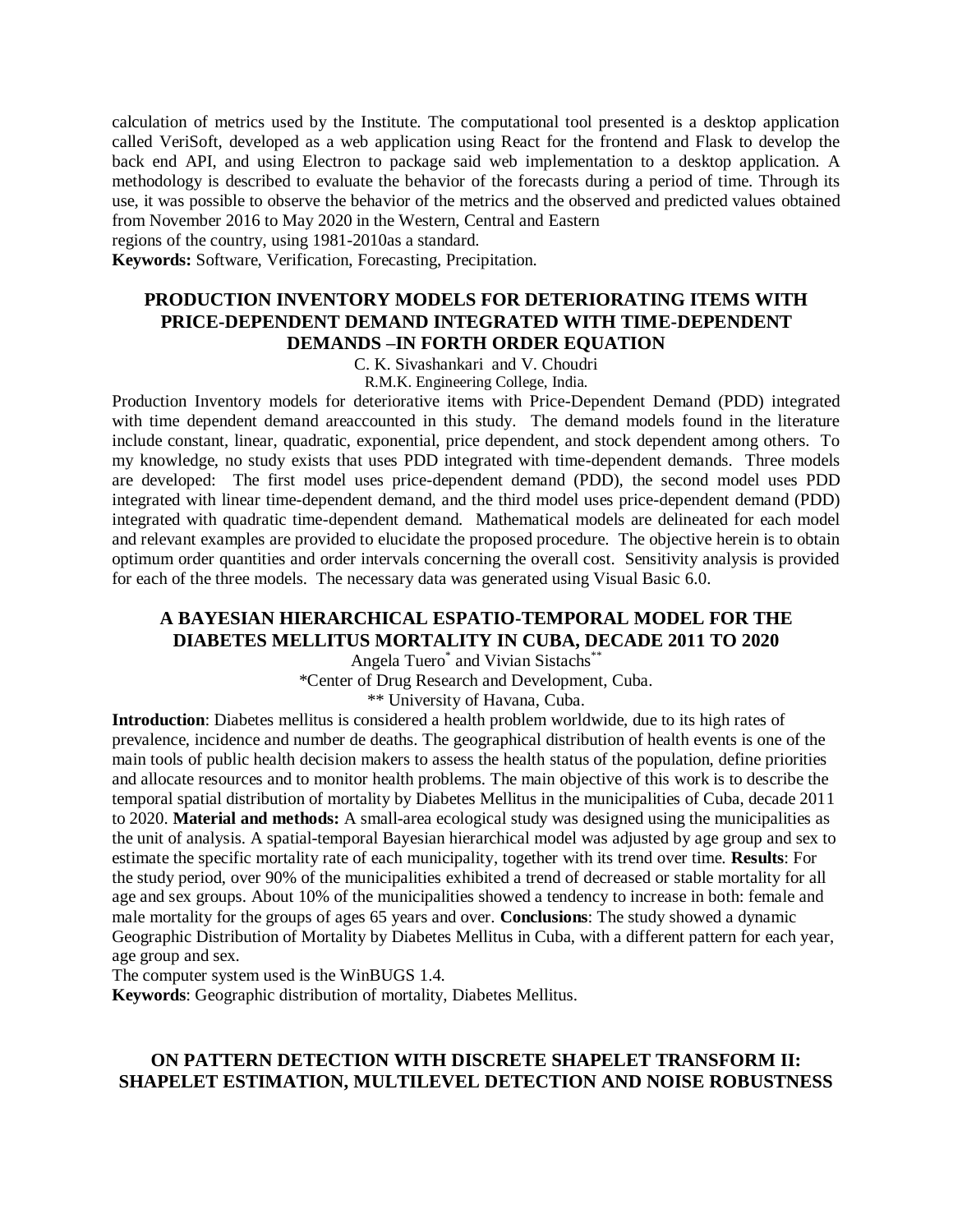Damián Valdés Santiago, Ángela M. León Mecías, Marta L. Baguer Díaz-Romañach\*, Manuel Gonzalez-Hidalgo\*\*, Antoni Jaume-i-Capo\*\*

\*Faculty of Mathematics and Computer Science, Cuba.

\*\*University of the Balearic Islands, Spain.

The Discrete Shapelet Transform (DST-II) localizes the time-support of frequencies, and, at the same time, it matches a pattern embedded on a discrete-time signal. For this purpose, a system of non-linear equations must be solved. This system is given by constraints on the filter coefficients, such as orthogonality, unitary energy, vanishing moments, and pattern matching. In this contribution, we propose to combine Anderson's method as pre-iteration, followed by Powell's method for solving the system, with the aims to obtain a suitable high-pass filter. We evaluated the solution accuracy, the frequency and phase response of the filter. Regarding the pattern detection algorithm, we proposed to take the detail coefficient with the highest value of a normalized similarity measure which emphasized the presence of zeros in the DST-II. Comparative experiments showed an improvement in detection concerning other wavelet filters. In addition, we examine the effectiveness of the DST-II in detecting pattern repetition and dilation, and its robustness to noise. In general, we obtained accurate detection of repeated patterns. The modest robustness of the detection to Gaussian and Poisson noise was verified. For patterns between similar signal fragments, the detection of its dilation was not successful. It is recommended to attenuate the signal noise to obtain an accurate detection.

**Keywords:** wavelet filter design; adapted wavelet; time-frequency-shape joint analysis; Discrete Shapelet Transform; Discrete Wavelet Transform.

#### **SPATIO-TEMPORAL EEG SOURCE DECOMPOSITION MODEL FOR ESTIMATING CHANGES IN NEURAL CONNECTIVITY RELATED TO COGNITIVE AGING**

Mayrim Vega-Hernández\* , Eduardo Martínez-Montes\* , Jhoanna Pérez-Hidalgo-Gato\* ,Daysi García-

Agustin\*\*, Daniele Marinazzo\*\*\*, Pedro A. Valdés-Sosa\*,\*\*\*\*\*.

\*Cuban Center for Neurosciences, Havana, Cuba;

\*\*Cuban Centre for Longevity, Ageing and Health Studies, Havana, Cuba;

\*\*\* Ghent University, Belgium.

\*\*\*\*\*University of Electronic Science and Technology of China, Chengdu, China;

One of the main challenges of neuroscience is the reliable estimation of brain connectivity from noninvasive high temporal resolution measurements taken on or over the scalp, i.e. from electroencephalography (EEG) or magnetoencephalography (MEG). Estimating the activity and connectivity of/among the neuronal masses at a mesoscopic level, might provide the basis for an objective association between cognitive neurosciences and brain imaging, to allow in vivo assessment of normal and abnormal brain states. Although there have been advances in the statistical techniques to estimate EEG/MEG source activity; there are fundamental difficulties limiting their use and they cannot directly offer information on the connectivity among active sources.

The present work explores two approaches for the estimation of brain activity and connectivity at the source level. Firstly, we propose a procedure with a first step for efficiently estimating the sparse spatiotemporal sources, and a second step for calculating connectivity from the sources' time series. Secondly, we develop the theory of a multivariate decomposition state-space model to estimate the EEG source activity and connectivity simultaneously. Both approaches could be applied to estimate the neural connectivity from the extracted time series in the time domain, or from cross-spectra in the frequency domain for the different spectral bands of the EEG.

Synthetic data were used for comparing results from the two approaches, according to well-known measures of reconstruction quality. Then, neural sources and connectivity were obtained from restingstate EEG of healthy elders, to study the relationship between cognitive aging and motor ability decline.